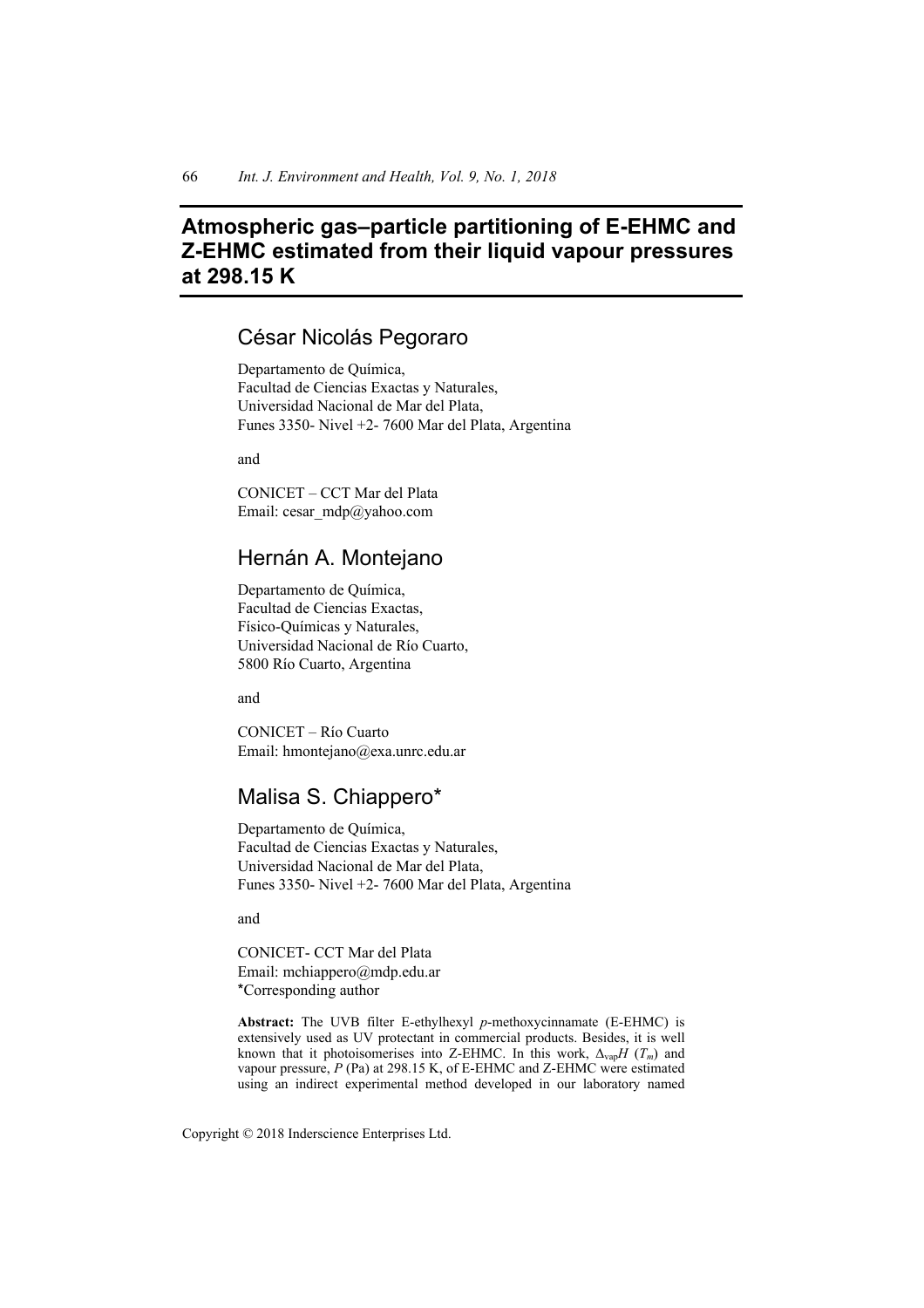effusion method under atmospheric pressure (EMAP). The atmospheric particle bound fraction ( $\Phi$ ) and the gas–particle partition coefficient  $(K_P)$  for E-EHMC and Z-EHMC were derived from the vapour pressure, *P* (Pa) (298.15 K), estimated by EMAP methodology.

**Keywords:** vapour pressure; gas–particle partition coefficient; EMAP; particle-bound fraction.

**Reference** to this paper should be made as follows: Pegoraro, C.N., Montejano, H.A. and Chiappero, M.S. (2018) 'Atmospheric gas–particle partitioning of E-EHMC and Z-EHMC estimated from their liquid vapour pressures at 298.15 K', *Int. J. Environment and Health*, Vol. 9, No. 1, pp.66–83.

**Biographical notes:** César Nicolás Pegoraro received his graduation in Chemistry at the Universidad Nacional de Mar del Plata (UNMdP), Argentina. At present he is a PhD student in the same university holding a Scholarship from National Research Council (CONICET). His research is oriented to the study of UV filters as emergent contaminants in the environment.

Hernán A. Montejano is a Professor in Universidad Nacional de Río Cuarto (Argentina) and Independent Researcher of National Council of Scientific and Technical Research (CONICET). He received her PhD in Photoinduced Electron Transfer Processes. His current work is mainly associated with photochemical processes photosensitised by sunlight (e.g., photopolymerisations, photo-oxidations and optical detection of analytes).

Malisa S. Chiappero is a Professor in Universidad Nacional de Mar del Plata (Argentina) and an Adjunct Researcher of National Council of Scientific and Technical Research (CONICET). Her scientific interest is centred in the impact of the emergent contaminants in the environment.

## **1 Introduction**

In modern life, the natural or synthetic organic substances are used massively. They can be present in personal care products, surfactants and surfactant wastes, human and veterinary pharmaceuticals products, plasticisers and industrial additives but they could cause adverse ecological or human health effects when they are released into the environment. These substances have been called emergent contaminants (ECs) and they are being assessed in the environment. Mostly, their use is not currently regulated (Petrovic et al., 2003).

Among the ECs, the chemical UVB filters (290–320 nm) are organic molecules usually used as solar radiation protectants in commercial products like cosmetics, manufacture of plastics, pesticides, etc. The E-ethylhexyl *p*-methoxycinnamate (E-EHMC) is extensively used as chemical UVB filter (Gasparro et al., 1998). It is well known that its main solar radiation absorption mechanism is the fast photoisomerisation into the Z-EHMC isomer (Pattanaargson et al., 2004; Huong et al., 2007). In several analysed ecosystems, both substances have been found in similar concentrations (Balmer et al., 2005; Benedé et al., 2014).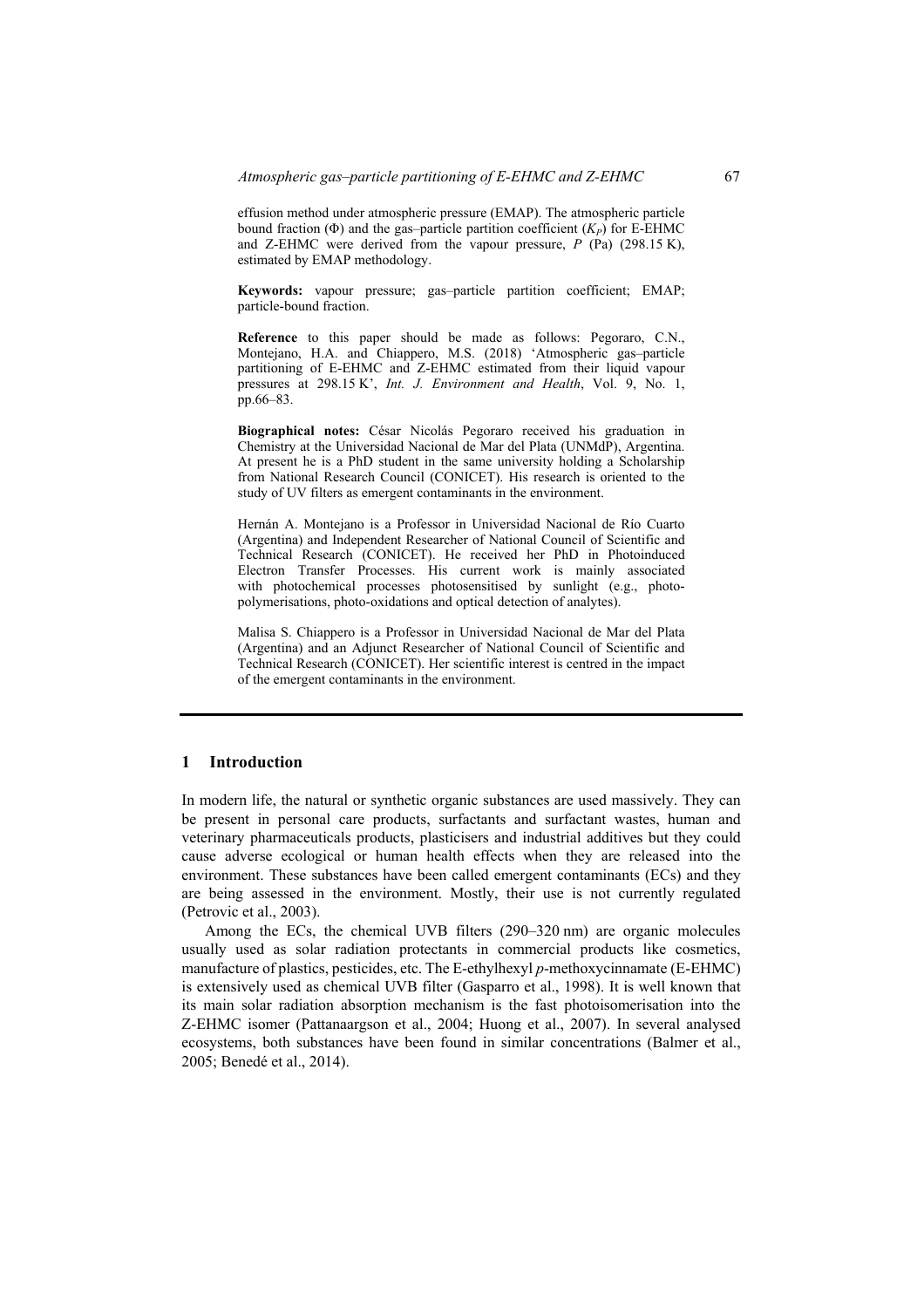The physical and chemical properties of commercial substances are required for EPA (US Environmental Protection Agency) and EC (European Community) registration (EPA US, 1996; OECD, 1993). The vapour pressure together with the aqueous solubility and the octanol/water partition coefficient data are used to characterise their performance in the commercial products. The volatility of these substances is decisive for assessing the level of spontaneous emissions during their production, applications and use of products, as well as for the estimation of their distribution in the environment. In the case of vapour pressure, the Knudsen effusion method is approved by the Organisation for Economic Cooperation and Development as discussed in the OECD Vapour Pressure Curve Guideline 104 and the EPA Product Properties Test Guidelines OPPTS 830.7950 vapour pressure (EPA US, 1996; OECD, 1993). Nevertheless, there are other techniques such as gas chromatography (GC) headspace technique (Oxley et al., 2009), gas saturation (Spencer and Cilath, 1983; Sonnefeld et al., 1983), gas chromatographic retention time (GC-RT) methods (Bidleman, 1984; Wania et al., 2002), steam balance method (Murray et al., 1974; Oja and Suuberg, 1997) and theoretical estimations (Santos and Leal, 2012; Barley and McFiggans, 2010) that are used to measure this property.

Once in the atmosphere, the ECs can be moved from the emitting sources to remote regions by long-range atmospheric transport. Nevertheless, their gas–particle partitioning governs the atmospheric fate of ECs because reaction with OH radicals, dry and wet deposition as well as photolysis differ if the ECs are present as atmospheric gas, particles or both phases (Bidleman, 1988).

The adsorption onto the particle surface and absorption into the organic phase of aerosols are the main atmospheric partitioning mechanisms of the organic substances present in the atmosphere. They are intrinsically related with the volatility of each organic molecule. For instance, vapour pressure  $(P_L)$  indicates the tendency of a chemical to volatilise from a liquid or solid phase, and the octanol–air partition coefficient  $(K_{OA})$ describes the equilibrium partitioning of a chemical between pure organic solvent and the gas phase in contact. The subcooled liquid vapour pressure  $(P_L)$  has been used as descriptor of both adsorptive and absorptive partitioning (Pankow, 1987) while the octanol–air partition coefficient (*K*oa) is a successful absorptive partitioning descriptor (Finizio et al., 1997; Harner and Bidleman, 1998).

The E-EHMC vapour pressure at 298.15 K was estimated in  $1.8 \times 10^{-3}$  Pa using online EPISuite-EPA (2016) but, the differences in the physico-chemical properties of each isomers are not determined in the theoretical methods currently developed (Parnis et al., 2015). Recently, using the experimental GC-RT methodology, Pegoraro et al. (2015) have reported a vapour pressure of  $(1.8 \pm 0.1) \times 10^{-4}$  Pa and  $(9.8 \pm 0.1) \times 10^{-4}$  Pa for E-EHMC and Z-EHMC, respectively.

The low vapour pressure at 298.15 K of the target molecules together with the modest volume of Z-EHMC obtained after the photosynthesis were the main motivations for the election of the indirect EMAP methodology to estimate the  $\Delta_{\text{van}}H(T_m)$  and the vapour pressure, *P* (Pa) (298.15 K), of E-EHMC and Z-EHMC.

The aim of this study is to determine the vapour pressure of E-EHMC and Z-EHMC with the proposed EMAP method in order to estimate the gas-particle atmospheric partition of both emerging contaminants.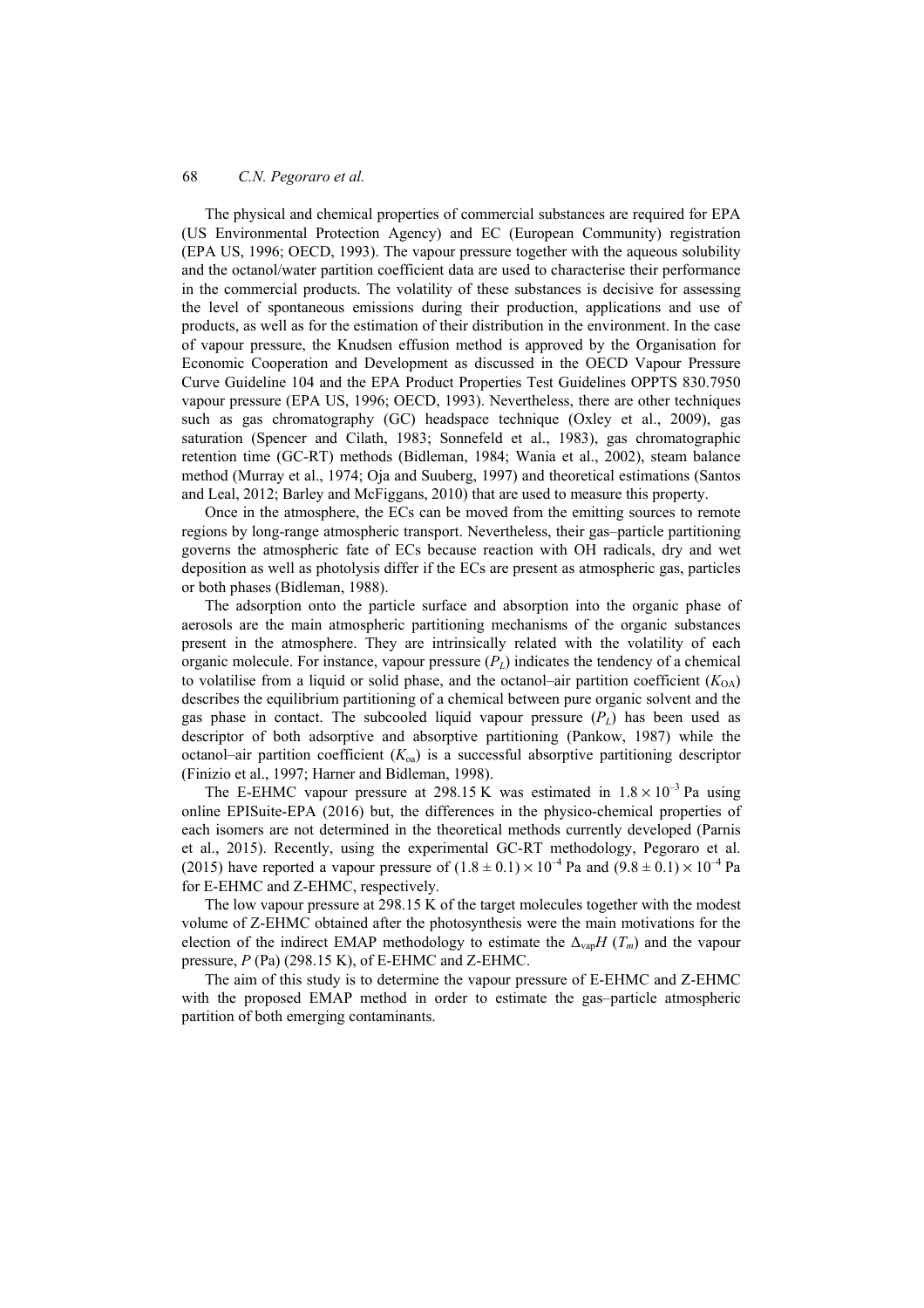## **2 Experimental methodologies**

## *2.1 Reactives*

The E-EHMC (Merck, 99.5%), 1-octanol (Sigma-Aldrich, 99.8%), *n*-hexane (Sintorgan, 99.98%), dimethyl sulfoxide (Riedel de Haën, 99.50%), *N*,*N*-dimethylaniline (Riedel de Haën, 99.50%), 6:2 fluorotelomer alcohol (Sigma-Aldrich, 99.8%), ethylacetate (Biopack, 99.40%), ethanediol (Cicarelli, 98%), hexadecane (Cicarelli, 98%), di-butyl phthalate (Anedra, 99.5%) and triethanolamine (Merck, 98%) were used without further purification. Deionised water (18 MΩ cm<sup>-1</sup>) was obtained from a Millipore.

Z-EHMC was synthetised by irradiation  $(\lambda = 254 \text{ nm})$  of a solution of the commercial E-EHMC in nitrile acetate. The pure Z-EHMC sample was laboriously isolated from the product mix using silica gel columns. Its purity was checked by HPLC-UV in our laboratory.

#### *2.2 Instrumental*

An analytical balance, an oven Dalvo Instrumentos BHR1I 1320w with thermocuple including thermal digital controller from room temperature up to 501 K, a digital thermometer (253–473 K) and a chronometer were used in this work.

## *2.3 Cottrell's method*

To determine ∆vap*H* (*Tm*) and vapour pressure at 298.15 K of E-EHMC, the Cottrell's reflux method was used as direct methodology (OECD, 1993). Initially, the sample was degassed and measured pressures were achieved with a vacuum pump. In all the essays, each experimental pressure and boiling temperature was measured with a mercury manometer and a digital thermometer, respectively. Approximately, 5 g of the E-EHMC was placed in a round-bottom flask boiler and connected to a refrigerant and a vacuum system, then, at a fixed and predetermined pressure, the substance was heated until it boiled and its temperature was registered.

#### *2.4 Effusion method under atmospheric pressure*

In this work, the indirect EMAP methodology will be used to estimate the ∆vapH (*Tm*) and the vapour pressure, *P* (Pa) (298.15 K), of E-EHMC and Z-EHMC, respectively.

Knudsen's and Langmuir's methods are based on the kinetics theory of gases from which they derived an expression for the slow isothermal effusion out of a small conical orifice in a cell. Effusion occurs when the diameter of the hole is smaller than the mean free path in the gas, so that no collisions occur when the molecules pass through the hole (Knudsen, 1909; Gokcen, 1965; Langmuir, 1913). Then, the mass loss by effusion through an orifice, in a given period of time, is directly proportional to the vapour pressure of a substance in equilibrium with its condensed phase inside the cell as is described in the Knudsen's equation (equation (1)):

$$
P_k = \left(\frac{\Delta m}{t A_0}\right) \sqrt{\frac{2\pi RT}{M}},\tag{1}
$$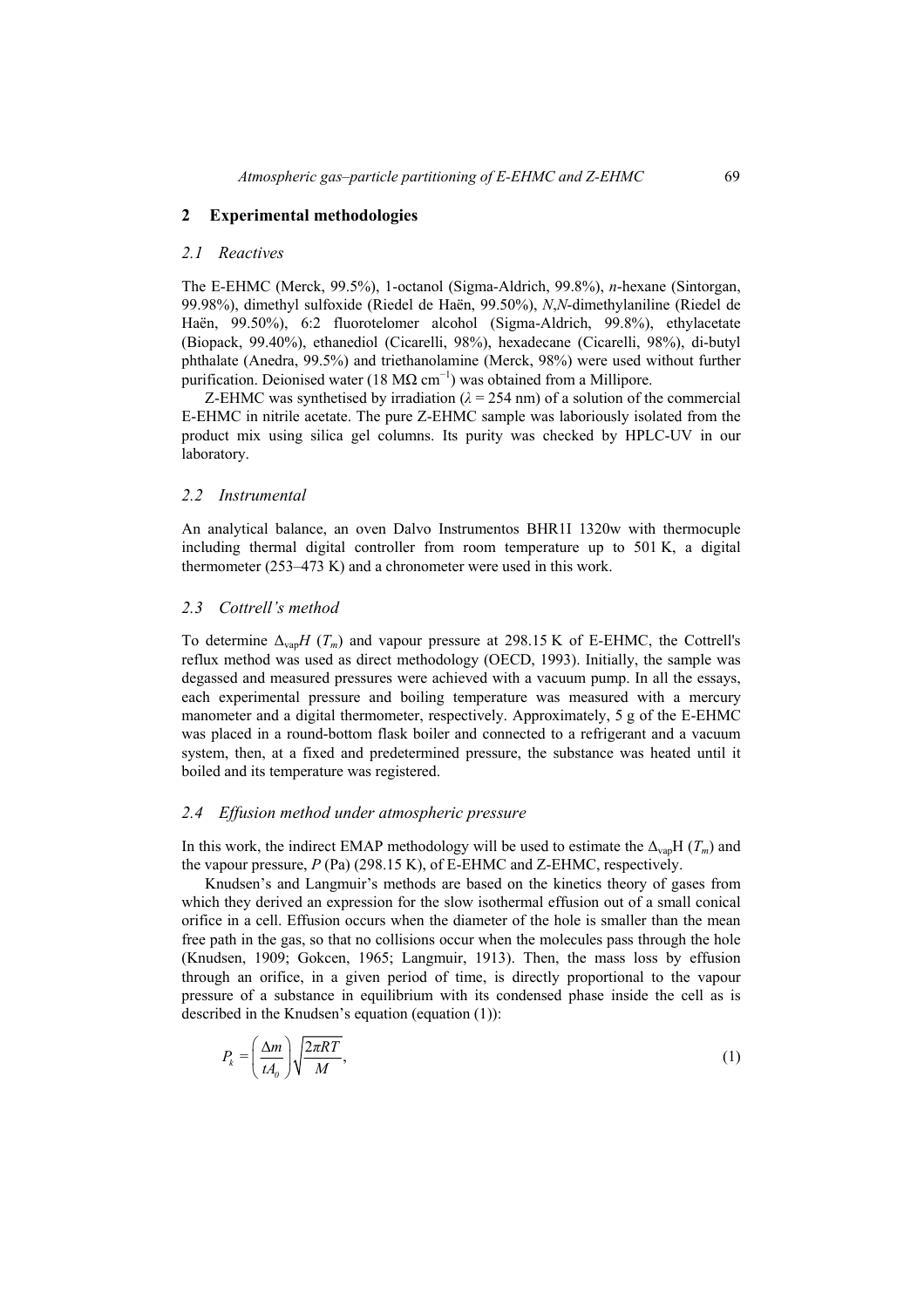where  $P_k$  is the estimated vapour pressure (Pascal),  $\Delta_m$  is the mass loss by effusion (kg), *t* is the time remaining uncovered orifice (s),  $A_0$  is the orifice area (m<sup>2</sup>), *R* is the gas constant (J mol<sup>-1</sup> K<sup>-1</sup>), *T* is the temperature (K) and *M* is the molecular weight (kg mol<sup>-1</sup>). Despite that this is a direct methodology, several corrections to this equation have been suggested to obtain accurate results (Clausing, 1932; Motzfeldt, 1955; Whitman, 1952).

In general, Knudsen's method allows measurement of low vapour pressures in the range of  $1-1 \times 10^{-6}$  Pa characteristic of the high molecular weight organic and inorganic compounds. Likewise, the kinetics theory of gases, initially developed for ideal gases, is also successful to describe real gases and liquids behaviour. In this methodology, it was assumed that:

- at each fixed temperature, vapour pressure of the substance into the cell is constant during the effusion measurement
- the rate of molecules escaping through the orifice is equals to the rate at which molecules would strike an area of wall equal to the orifice area if the orifice were closed
- the diameter of the hole is smaller than the mean free path in the gas, so that no collisions occur as the molecules pass through the hole
- the liquid volume is much smaller than the gas one therefore it is neglected and the gas-phase behaviour can be treated as ideal.

Several experimental setups of Knudsen's cell consist of a vacuum box thermostatised coupled with an experimental device in order to sense the mass loss of the sample like a quartz microbalance, TGA or mass spectrometer (Gupta et al., 2008; Booth, 2009).

EMAP is an indirect methodology developed in this work in order to estimate the  $\Delta_{\text{van}}H(T_m)$  and the vapour pressures at 298.15 K of the molecules under study, considering the same assumption above mentioned.

EMAP methodology uses the effusion process under environmental pressure conditions to determine an apparent vapour pressure,  $P_{\text{EMAP}}$  (Pa) (298.15 K) and vaporisation enthalpy,  $\Delta_{\text{vap}}H_{\text{EMAP}}(T_m)$ , of the organic substances under study. The mean of experimental measured temperatures is *Tm*. The original Knudsen's equation (equation (1)), without further corrections, was used to estimate the experimental  $P_{\text{EMAP}}$  (Pa).

A well-known set of molecules, hereafter called standard substances, has been measured in the same conditions in order to calibrate this experimental system. As usual, the experimental vaporisation enthalpy,  $\Delta_{\rm vap}H_{\rm EMAP}(T_m)$ , as well as the extrapooled  $P_{\rm EMAP}$ (Pa) (298.15 K) of the standard molecules will be correlated with their selected bibliographic data of  $\Delta_{\text{van}}H_{\text{bib}}(T_m)$  and  $P_{\text{bib}}(Pa)$  (298.15 K), respectively.

Experimentally, a glass tube with metallic crew cap with a 15 cm of longitude was used as effusion cell. The metallic crew cap has a conical orifice with a diameter of  $1.41 \pm 0.02$  mm in order to allow the scape of the molecules by effusion under atmospheric pressure condition. In this case, the diameter was measured with a digital Vernier scale.

An isothermal thermostatised chamber was used to carry out the experimental effusion process. This chamber consisted of an oven with variable temperature or a thermostatised chamber, according to the required working temperature. The temperature range used with each molecule lies between its boiling and fusion points, as can be seen in Table 1. The remaining mass into the cell was weighted on an analytical balance in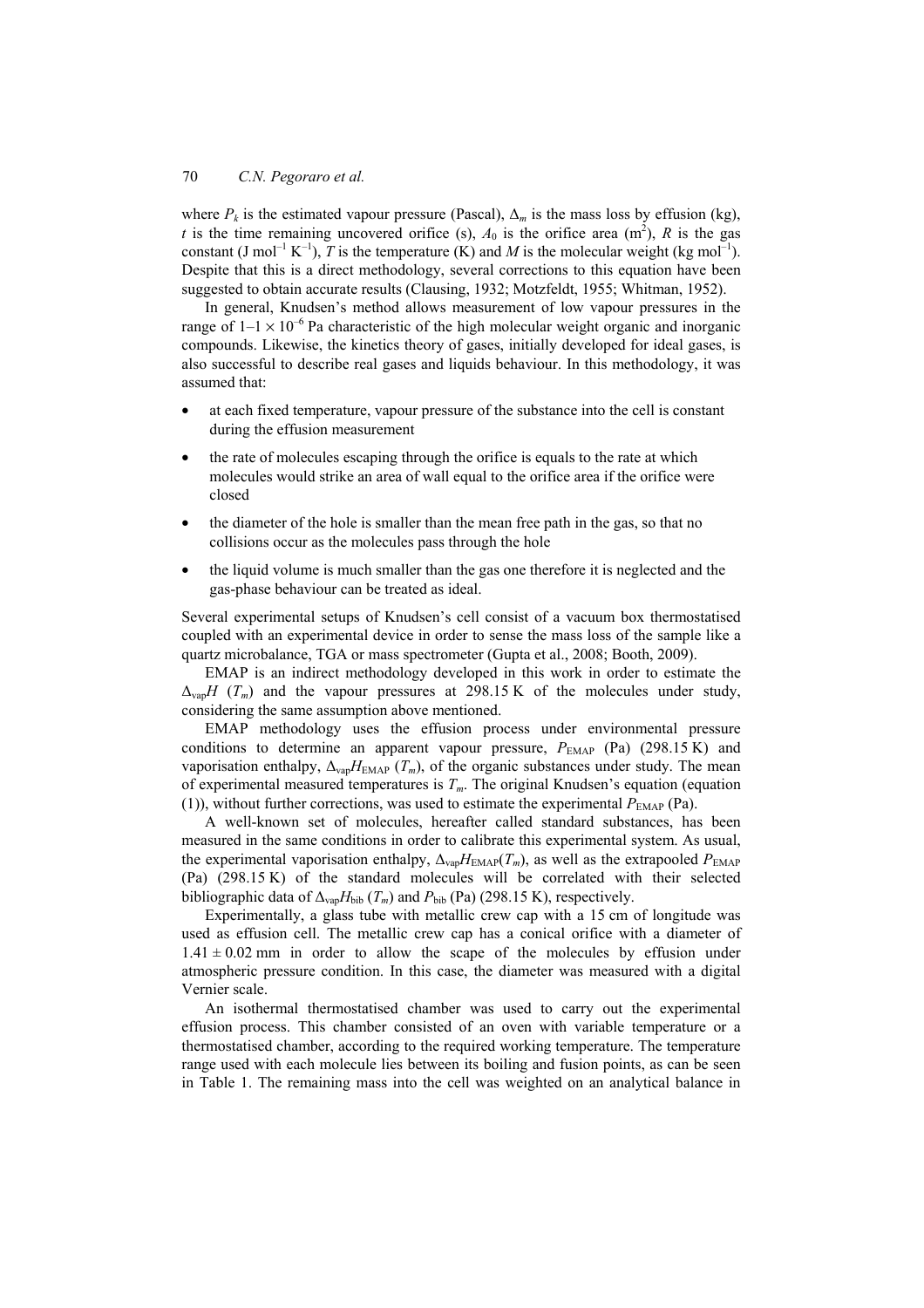order to detect the scape of the molecules throughout the conical pinhole. The time was measured with a digital chronometer and all these experimental procedures were carried out under atmospheric pressure at sea level, considered constant for all the experiments.

|                                              | $\Delta_{\rm vap}H_{\rm bib}$ | $T_m$                                   | $T_b$                | $T_{min} - T_{max}$                         | $T_m$                 |                                                             | $\Delta_{vap}H_{emap}$               | $ \varDelta E $ $^{\overline{\textit{VIII}}}$ |
|----------------------------------------------|-------------------------------|-----------------------------------------|----------------------|---------------------------------------------|-----------------------|-------------------------------------------------------------|--------------------------------------|-----------------------------------------------|
| Compound                                     | $(kJ \text{ mol}^{-1})^I$     | $\left(\textrm{K}\right)^{\textrm{II}}$ | $(K)$ <sup>III</sup> | $(K)$ <sup>IV</sup>                         | $\left(K\right)^{V,}$ | $t_{max}\text{-}t_{min}\left(\mathbf{h}\right)^{\text{VI}}$ | $(kJ \text{ mol}^{-1})^{\text{VII}}$ | $(kJ \mod^{-1})$                              |
| n-Hexane<br>$C_6H_{14}$                      | $30.7^{\rm a}$                |                                         |                      | 313 <sup>ª</sup> 341.9 <sup>ª</sup> 288-331 | 309                   | $2.12 - 0.6$                                                | $30.43 \pm 0.30$                     | 0.27                                          |
| <b>Ethyl Acetate</b><br>$C_4H_8O_2$          | $34.6^{\circ}$                |                                         |                      | $313^a$ 350.2 <sup>a</sup> 294–349          | 319                   | $1.2 - 0.5$                                                 | $34.96 \pm 0.49$                     | 0.36                                          |
| Water<br>H <sub>2</sub> O                    | $42.48^{b}$                   |                                         |                      | $333^b$ $373^b$ 296-362                     | 335                   | $4.95 - 0.5$                                                | $42.24 \pm 0.52$                     | 0.24                                          |
| <b>FTOH 6:2</b><br>$C_8H_5F_{13}O$           | $56.69^{\circ}$               | $395^{\circ}$                           | $438^\circ$          | 370-440                                     | 403                   | $2.22 - 0.6$                                                | $57.74 \pm 0.87$                     | 1.05                                          |
| Dimethyl<br>Sulfoxide<br>$C_2H_6OS$          | $48.6^a$                      | $392^{\mathrm{a}}$                      | $464^{\mathrm{a}}$   | 382-453                                     | 419                   | $2.22 - 0.6$                                                | $52.56 \pm 0.87$                     | 2.13                                          |
| N,N-dimethyl-<br>Benzenamine<br>$C_8H_{11}N$ | 49 $2^a$                      | 378 <sup>a</sup>                        | $466^{\circ}$        | 370-461                                     | 423                   | $1.55 - 0.6$                                                | $52.43 \pm 0.80$                     | 1.52                                          |
| 1-Octanol<br>$C_8H_{18}O$                    | $58.3^{d}$                    | $433^{\rm d}$                           | 468 <sup>d</sup>     | $411 - 464$                                 | 437                   | $1.45 - 0.55$                                               | $69.24 \pm 0.80$                     | 1.41                                          |
| Ethanediol<br>$C_2H_6O_2$                    | $57.3^e$                      |                                         |                      | $436^e$ $470.5^e$ $381-466$                 | 427                   | $76 - 0.93$                                                 | $64.00 \pm 0.38$                     | 0.51                                          |
| Hexadecane<br>$C_{16}H_{34}$                 | $65.7^f$                      | $455$ <sup>f</sup>                      |                      | $560^{\mathrm{f}}$ 442-493                  | 468                   | $2.9 - 1.1$                                                 | $63.97 \pm 0.86$                     | 1.73                                          |
| Dibutyl phthalate<br>$C_{16}H_{22}O_4$       | 78.48 <sup>g</sup>            | 460 <sup>g</sup>                        | $613^8$              | 433-488                                     | 461                   | $22 - 2.7$                                                  | $78.16 \pm 1.11$                     | 0.32                                          |
| Triethanolamine<br>$C_6H_{15}NO_3$           | 87.6 <sup>h</sup>             | 470 <sup>h</sup>                        | 608 <sup>h</sup>     | 443-497                                     | 470                   | $15.3 - 1$                                                  | $89.36 \pm 1.23$                     | 1.76                                          |

Table 1 Experimental EMAP and bibliographic data for standard molecules

<sup>I</sup>Bibliographic enthalpy of vaporisation at  $T_m$  (K), <sup>II</sup>Bibliographic mean temperature, <sup>III</sup>Bibliographic entitally of vacuum at  $\pi$  (x),  $\frac{1}{2}$  EMAP mean temperature,<br><sup>VI</sup>EMAP time range, <sup>VI</sup>EMAP enthalpy of vaporisation at  $T_m$  (K), <sup>VIII</sup>Absolute difference between EMAP and bibliographic enthalpies.

<sup>a</sup>Chickos and Acree (2003), <sup>b</sup>Sabbah et al. (1999), <sup>c</sup>Krusic et al. (2005), <sup>d</sup>Stephenson and Malanowski (1987), <sup>e</sup>Jones and Tamplin (1952), <sup>f</sup>Ubbelohde (1938), <sup>g</sup>Hammer and Lydersen (1957),  $h_{\text{Down}}$  (2003).

Initially, the tubes were individually weighted with each cap. Three of them were left empty for blank purpose. Each compound under study was measured in triplicate. Then, approximately 0.3 mL of the substance were incorporated in each tube and then, they were individually weighed with their respective caps. Afterward, the pinholes were closed until use. With the same procedure, several standard substances were prepared in order to validate this experimental method.

Sample, blank and standard tubes, distributed in a metallic test-tube rack, were introduced into the isothermal thermostatised chamber with open pinholes, all together and in triplicate. Then, when the metallic test-tube rack with the tubes was placed into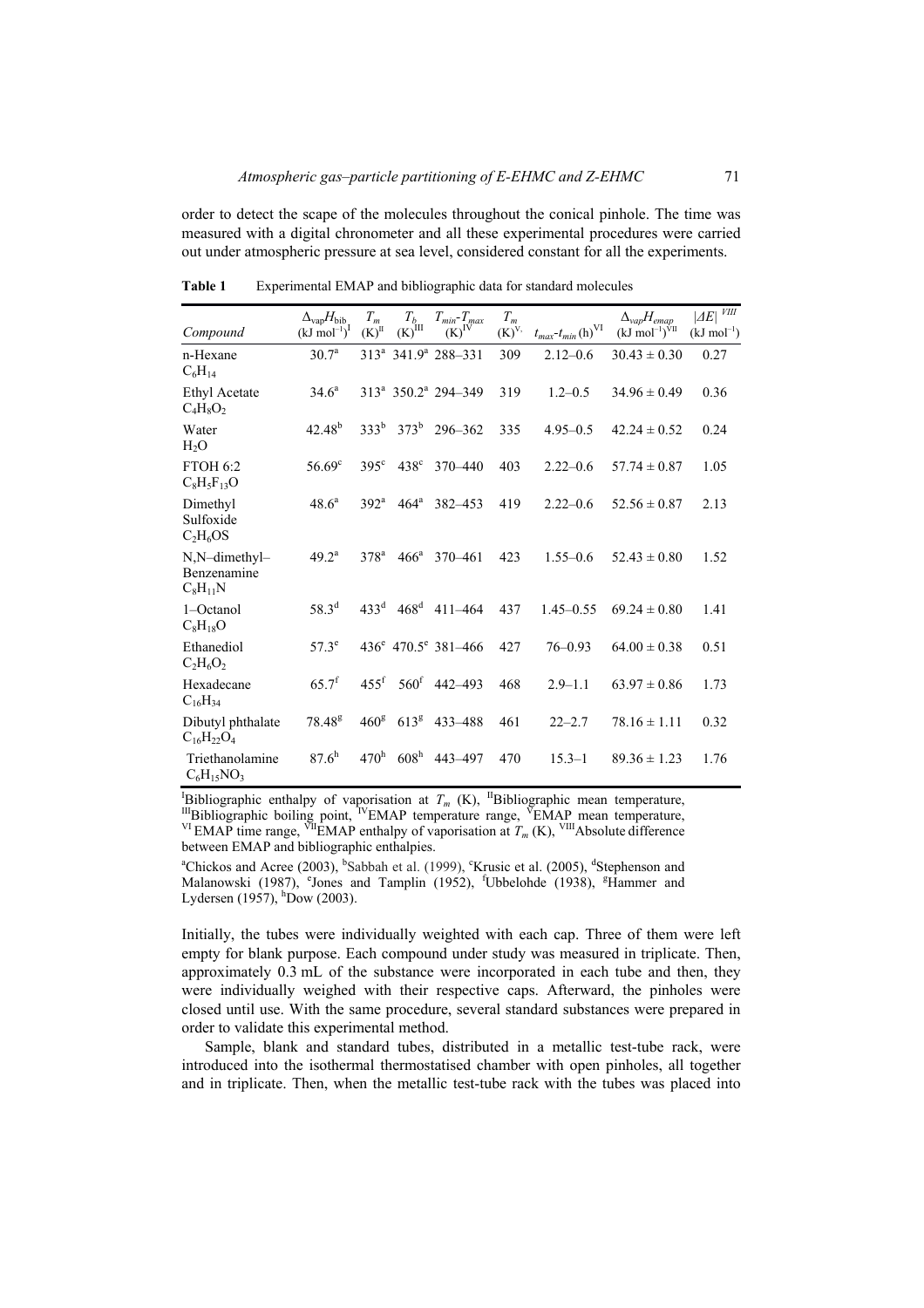the chamber, the measurement time began. The substances were maintained into the chamber for a time enough to assure that, at least, the less volatile compounds have a vapour pressure fluctuation below 10% according to the reproducibility of the method (see quality criteria section).

After the test time, the rack together with the tubes was removed from the chamber, the tube pinholes were closed and then, the rack was put into a dry chamber to avoid any eventual water condensation until they acquired room temperature and also for the samples transportation purpose. Then, they were weighed individually at room temperature with open orifice assuming that, during this procedure, the mass loss is below instrumental detection limit.

After this operation, all the tubes were closed again and they were ready for another assay at different temperatures. In the case of the thermically unstable substances, a fresh sample was always used at each temperature. The reported vapour pressure error corresponds to the average of the triplicate data errors. With this methodology, it was possible to estimate the apparent vapour pressure,  $P_{\text{EMAP}}$  (Pa), for each substance and temperature, using equation (1).

(Note: this method is not valid for hygroscopic substances).

## **3 Results and discussions**

A typical Clausius–Clapeyron's linear plot of ln(*P*) against 1/*T* was obtained with the experimental data according to the expression

$$
\ln(P) = -\frac{\Delta_{\rm vap}H}{R} \left(\frac{1}{T}\right) + B,\tag{2}
$$

where *P* is the vapour pressure (Pascal),  $\Delta_{\text{van}}H$  is the enthalpy of vaporisation (kJ mol<sup>-1</sup>), *R* is the universal gas constant (kJ mol<sup>-1</sup> K<sup>-1</sup>), *T* is the absolute temperature (K) and *B* is a constant.

### *3.1 Cottrell's method*

As can be seen in Figure 1, a linear behaviour was obtained in the range of temperature from 521 until 613 K, from three independent experiments. From the slope, it was derived a  $\Delta_{\text{van}}H_{\text{m}}$  (kJ mol<sup>-1</sup>) = 77.6 ± 1.4 for E-EHMC at  $T_{\text{m}}$  = 567 K. On the other hand, Pegoraro et al. (2015) have estimated for E-EHMC a  $\Delta_{\text{van}}H_{298.15} = 108.9 \pm 1.8 \text{ kJ mol}^{-1}$ , using GC-RT methodology.

Besides, the extrapolated vapour pressure of E-EHMC at 298.15 K was estimated in  $(3.4 \pm 0.3) \times 10^{-3}$  Pa that is almost a factor 2 bigger than  $1.8 \times 10^{-3}$  Pa previously estimated at the same temperature (EPISuite-EPA, 2016).

A boiling point of  $664 \pm 1$  K for E-EHMC was derived by the experimental data extrapolation which is in reasonable agreement with the boiling temperature of  $T_b$  = 653 K suggested by the European Chemical Agency (ECHA) database. Also, Figure 1 includes the vapour pressure of 30 Pa at 427 K from the same database (ECHA, 2016).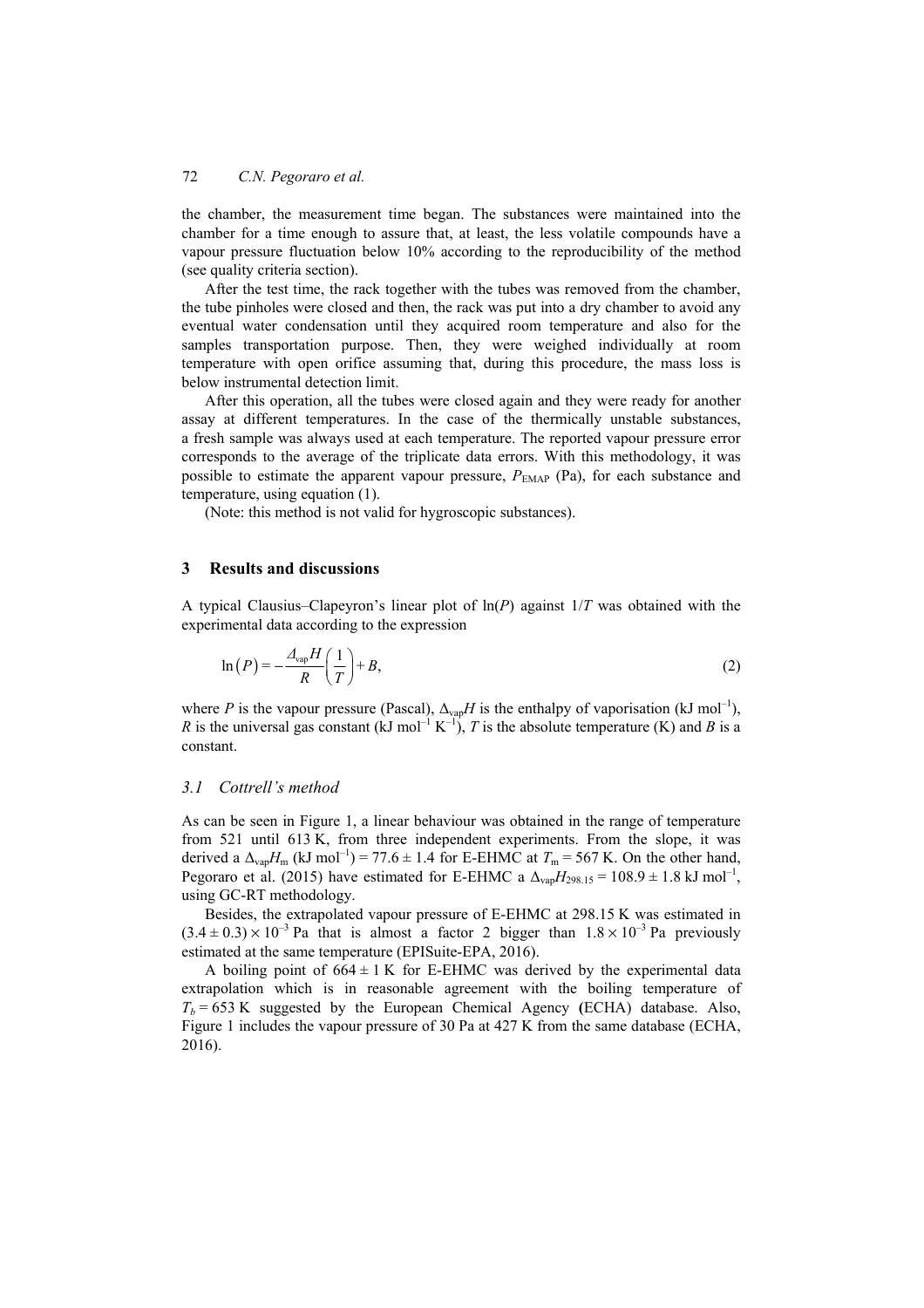

**Figure 1** Clausius-Clapeyron's plot for E-EHMC using Cottrell's method

The symbols are: ■, this work; ○, ref. (EPISuite-EPA, 2016); ∆, ref. ECHA. □ this work, extrapolated data (equation (3)).  $\blacktriangle$  ref. Pegoraro et al. (2015). The equation of the line obtained by a linear regression is given by:  $y = (-9306 \pm 52)$  (K)  $x + (25.54 \pm 0.09)$  $R^2$  = 0.999.

Nevertheless at higher temperatures, thermal decomposition occurs turning the sample into a brownish liquid. Therefore, this estimated boiling point for practical applications should be used carefully.

Since the linearity of Clausius–Clapeyron's equation can be reduced only to an enclosed range of temperature, new mathematical approaches have been developed to extend the range of extrapolation temperature accurately (Chickos and Hanshaw, 2004; Gobble et al., 2013).

Then, the experimental values of E-EHMC vapour pressure vs.  $1000/T$  (K<sup>-1</sup>), shown in Figure 1, were adjusted using a third-order polynomial, which allowed a good extrapolation for the temperature. This equation was then used to extrapolate the vapour pressure at *T* = 298.15 K and to predict the normal boiling temperature.

$$
\ln(P/P_0) = AT^{-3} + BT^{-2} + CT^{-1} + D. \tag{3}
$$

The present E-EHMC experimental data give values of  $A = 3.03 \times 10^{-7}$  (K<sup>3</sup>),  $B = -5.72 \times 10^{-4}$  (K<sup>2</sup>),  $C = 3.85 \times 10^{-1}$  (K<sup>1</sup>) and  $D = -8.05 \times 10^{1}$  (adimensional)  $(R<sup>2</sup> = 0.999)$ , using equation (3). In this approach, a boiling point of E-EHMC of 659 K was obtained and is in better accordance with the  $T<sub>b</sub> = 653$  K suggested by ECHA database (ECHA, 2016).

Also, equation (3) was used to extrapolate the vapour pressure, *P* (Pa) (298.15 K). A vapour pressure of  $(1.95 \pm 0.02) \times 10^{-4}$  Pa was obtained for E-EHMC isomer. This value is almost one order of magnitude lower than  $1.8 \times 10^{-3}$  Pa estimated previously at the same temperature (EPISuite-EPA, 2016) but it is in accordance, within experimental error, with  $(2.54 \pm 0.02) \times 10^{-4}$  Pa at 298.15 K estimated by Pegoraro et al. (2015).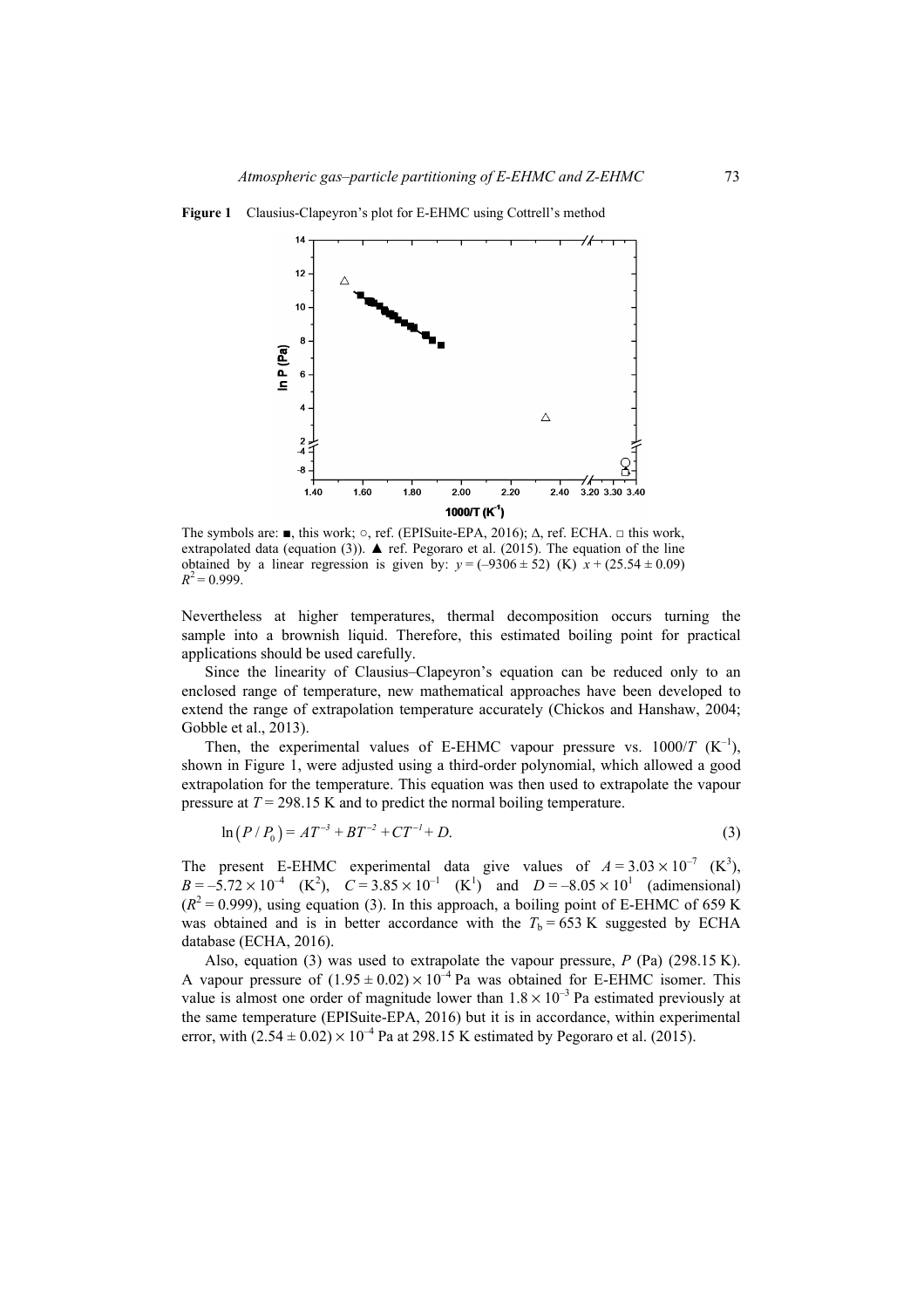#### *3.2 Effusion method under atmospheric pressure*

### *3.2.1 Estimation of the enthalpy of vaporisation*

The EMAP method was used to measure the apparent vapour pressure,  $P_{\text{EMAP}}$  (Pa), of several liquid substances, using Knudsen's equation (equation (1)), following the experimental procedure above described. The  $P_{\text{EMAP}}$  (Pa) values were represented in a classic Clausius–Clapeyron's plot (equation (2)) in order to determine the experimental  $\Delta_{\text{van}}H_m(T_m)$  for each substance.

In Figure 2, the bibliographic data together with the  $P_{\text{EMAP}}$  (Pa) for ethanediol vapour pressure were plotted using a typical Clausius–Clapeyron's graphic, as an example. As can be seen, similar slopes could be observed in the graphic using bibliographic and EMAP data from which can be derived the  $\Delta_{\text{van}}H_m$  (*T<sub>m</sub>*) value of the substance. Nevertheless, EMAP method cannot reproduce the real vapour pressure of the substance at each temperature since both lines are not coincident. Therefore, the EMAP is not an absolute methodology to determine vapour pressure. To provide an experimental validation of the EMAP methodology, a calibration curve was done. Thus, a careful selection of standard substances was made to provide a wide range of organic compounds with different functional groups and  $\Delta_{\text{vap}}H_m(T_m)$  to assure that any new substance can be included accurately within this calibration. The selected substances are liquid, in standard condition; the molecular weight range included mass from 18 to 362.03  $g$  mol<sup>-1</sup> and boiling point from 341.9 to 613.0 K.





Bibliographic (----) and EMAP (-■-) data.

A similar range of temperature for both EMAP and bibliographic experimental values, was taken into account as selection criteria to choose the bibliographic ∆vap*Hm* (*Tm*). The temperature and time range used in each EMAP experiment were also detailed in Table 1 together with the experimental  $\Delta_{\text{vap}}H_{\text{EMAP}}$  obtained at  $T_m$  (K) and the absolute difference between both sources of ∆vap*Hm* (*Tm*) data. Then, bibliographic against EMAP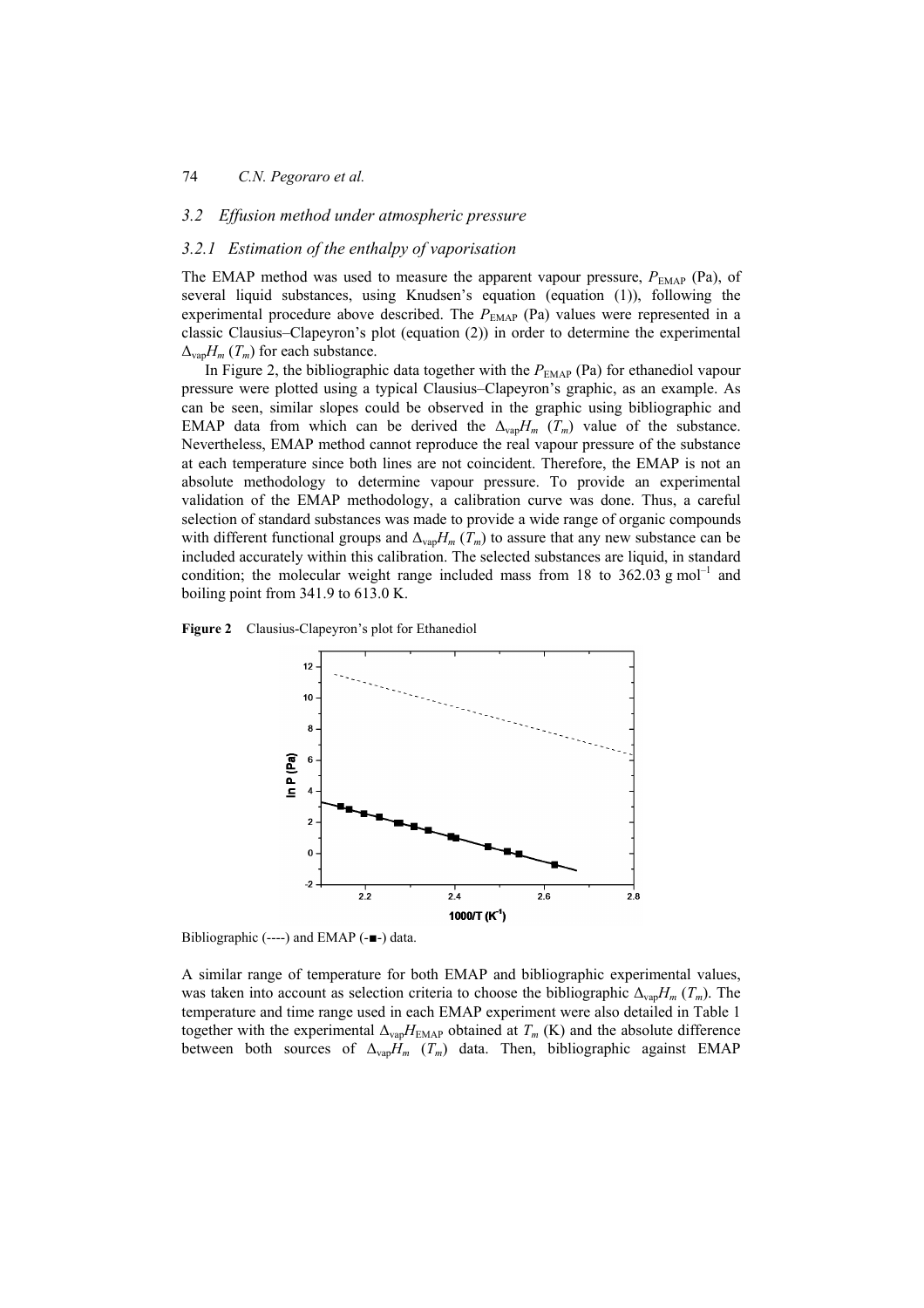vaporisation enthalpies of the standard substances were correlated. A linear behaviour was obtained with an equation of  $\Delta_{\text{vap}}H_{\text{bib}}$  (*T<sub>m</sub>* /K<sup>-1</sup>) = 0.99  $\Delta_{\text{vap}}H_{\text{EMAP}}$  (*T<sub>m</sub>* K<sup>-1</sup>) with a  $R^2 = 0.998$ . This defines the performance of this methodology to describe  $\Delta_{\text{vap}}H_m$  (*T<sub>m</sub>* K<sup>-1</sup>) for different substances, which, in turns, becomes a good tool to accurately determine this magnitude for an unknown substance. In the light of the above described, the experimental  $\Delta_{\text{van}}H_{\text{EMAP}}$  ( $T_m$ K<sup>-1</sup>), within experimental error, can reproduce the  $\Delta_{\text{van}}H_m$  $(T_m)$  of a substance under study.

#### *3.2.2 Estimation of the vapour pressure*

Partitioning between the gas phase and environment condensed phase is an important process in determining the transport and fate of organic chemicals in the atmosphere as well as in other environmental compartments. The *P* (Pa) (298.15 K) is an environmentally relevant data since it is a useful descriptor of the atmospheric transportation and distribution of the organic substances in the environment (Bidleman, 1988).

For each molecule, the *P* (Pa) (298.15 K) can be obtained by direct measure, extrapolation of the Clausius–Clapeyron's plot, or correlating bibliographic with experimental data. For substances with low vapour pressure, the first procedure can result experimentally unavailable.

Depending on the molecules, the extrapolation procedures could be biased since the linearity of Clausius–Clapeyron's equation can be reduced only to an enclosed range of temperature. A good practice to reduce this inconvenience is to correlate the bibliographic with experimental *P* (Pa) data at a determined temperature, in this case, 298.15 K.

Table 2 collects the experimental data of the standard molecules used in the correlation graphic of  $\ln(P_{\text{bib}}/P_a)$  against  $\ln(P_{\text{EMAP}}/P_a)$  at 298.15 K, that are depicted in Figure 3. The equation of the line obtained by a linear regression is given by:

$$
\ln(P_{\text{bib}}/Pa) = (1.319 \pm 0.028) \ln(P_{\text{EMAP}}/Pa) + (11.54 \pm 0.26) R^2 = 0.9973. \tag{4}
$$

Then, the unknown vapour pressure at 298.15 K of any substance under study can be obtained from its experimental value of  $P_{\text{EMAP}}$  at 298.15 K using the correlation curve (Figure 3, equation (4)). The corrected value was called  $P_{\text{corr}}$  (Pa) at 298.15 K (see Table 2).

#### *3.3 Quality criteria*

There are quality criteria for repeatability and reproducibility of the Knudsen effusion method that have been established by the OECD for vapour pressure studies (OECD, 1993). They estimated the repeatability of vapour pressure values must be between a range of RSD (relative standard deviation) of 5–20%. On the one hand, the repeatability is the variation in the vapour pressure obtained when the same procedure is used several times while measuring the same sample at a given temperature. The repeatability for the EMAP vapour pressure measurements at each temperature lies into a range of RSD of 0.5–15% and this is clearly compatible with the OECD criteria.

On the other hand, reproducibility is the average of the vapour pressure at a given temperature when measuring the same sample at different times using the same procedure. The estimated reproducibility by OECD for the Knudsen effusion method is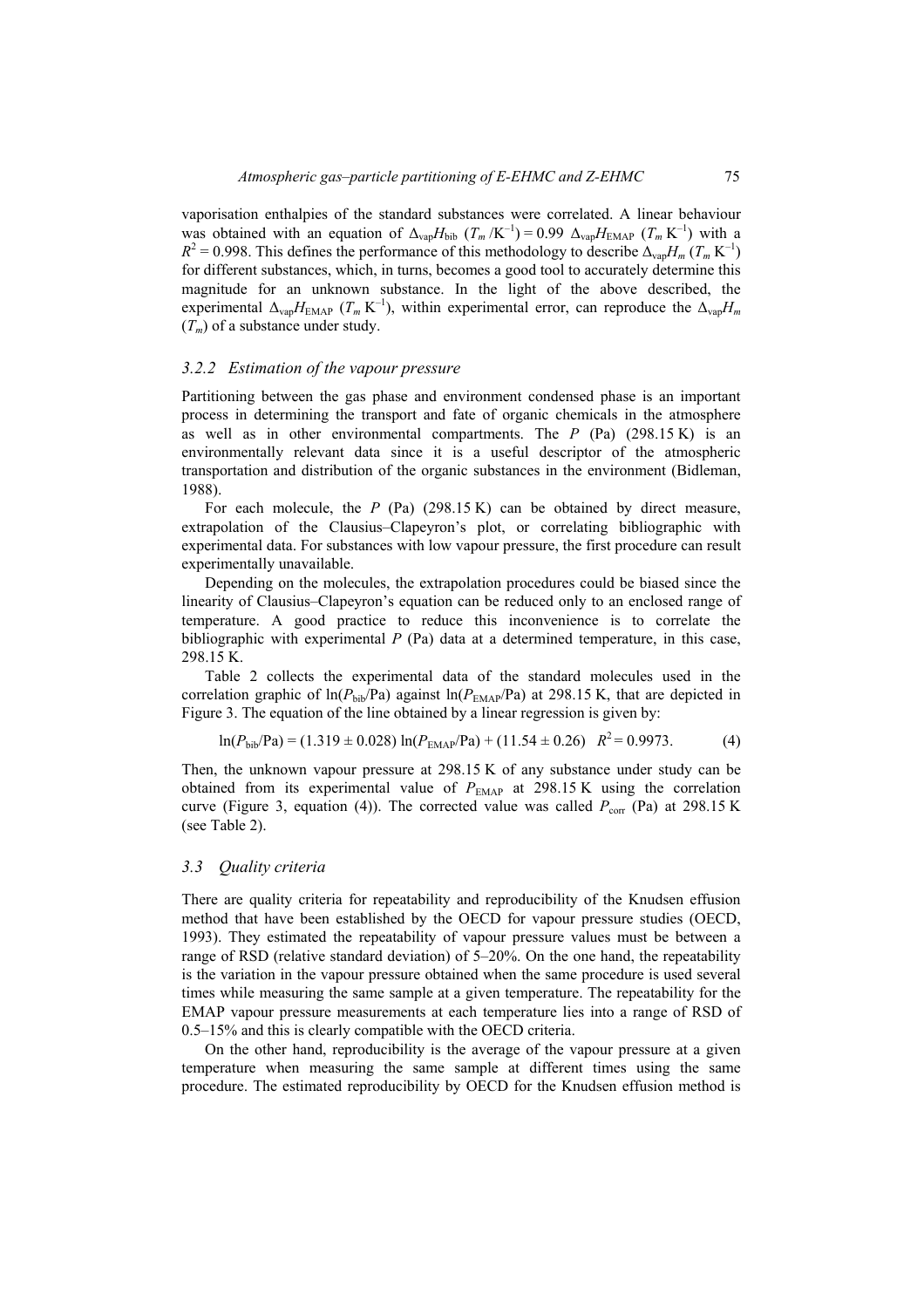up to 50%. Several essays were carried out in order to determine the reproducibility of the vapour pressure obtained by EMAP when the effusion time changes.

| Compound                 | $ln(P_{EMAP}/Pa)$ | $ln(P_{corr}/Pa)$             | $ln(P_{bi}/Pa)$       |
|--------------------------|-------------------|-------------------------------|-----------------------|
| N,N-dimethyl-benzenamine | $-5.245$          |                               | $4.238^{a}$           |
| Dimethyl Sulfoxide       | $-5.412$          |                               | $4.378^{b}$           |
| <b>FTOH 6:2</b>          | $-5.723$          |                               | $3.784^c$             |
| Ethanediol               | $-6.999$          |                               | 2.509 <sup>d</sup>    |
| 1-Octanol                | $-6.863$          |                               | $2.398^e$             |
| Hexadecane               | $-10.328$         |                               | $-1.68$ <sup>f</sup>  |
| Dibutylphthalate         | $-13.129$         |                               | $-5.627$ <sup>g</sup> |
| Triethanolamine          | $-14.255$         |                               | $-7.642^h$            |
| Z-EHMC                   | $-12.590$         | $-5.07 \pm 0.10^{\text{i}}$   |                       |
| E-EHMC                   | $-14.889$         | $-8.10 \pm 0.16$ <sup>1</sup> |                       |

**Table 2** Experimental vapour pressure values of standard and target molecules at 298.15 K

<sup>a</sup>Stephenson and Malanowski (1987), <sup>b</sup>Fulem et al. (2011), <sup>c</sup>Krusic et al. (2005), <sup>a</sup>Verevkin (2004), <sup>e</sup>Nasirzadeh et al. (2006) <sup>f</sup>Goss et al. (1999), <sup>g</sup>Stales et al. (1997), <sup>h</sup>Doubert and Dannar (1090) <sup>i</sup>This wo Daubert and Danner (1989), <sup>i</sup>This work.

Figure 3 Data correlation of vapour pressure at 298.15 K between bibliographic (lnP<sub>bib</sub>) and experimental values obtained by the EMAP method  $(lnP<sub>EMAP</sub>)$ 



The EMAP effusion results for hexane, ethyl acetate and water at 343.15 K are collected in Figure 4. As can be seen, they showed similar behaviour arising to a plateau where the fluctuation of the vapour pressure values are less than 2.5% and, within experimental error, turn to the essays independent of the time of measurement. This time is directly dependant of each substance and the temperature of each essay therefore it must be determined experimentally. In this methodology, it was used in all the cases measurement time bigger than 25 min.

The incidence of a low mass loss, temperature inhomogeneities together with the presence of air into the sample could be the main reasons for the upper limit of pressure at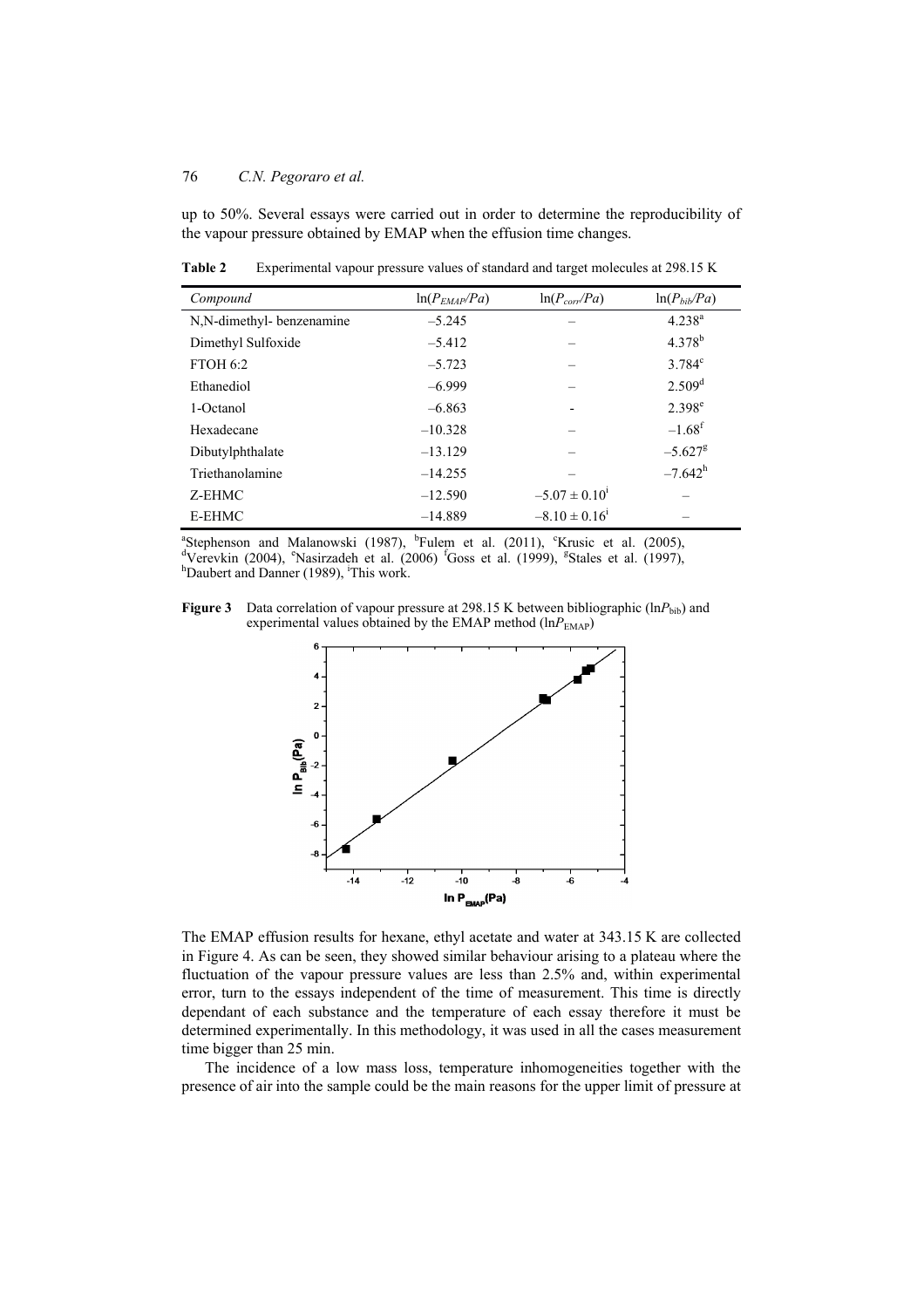short time of measurement  $(t < 25$  min). Also, the temperature stability into the thermostatic chamber plays the most important role to obtain experimental results with lower RSD.

**Figure 4** EMAP vapour pressure against effusion time at 343.15 K for hexane (-■-), ethyl acetate (-▲-), water (-●-)



Reproducible vapour pressures were obtained over a wide range of mass loss. In the set of experiments, each measurement for triplicate implies a range of average mass loss of approximately 30 mg. Within experimental error, the impurities in the original sample do not seem to have a relevant incidence in the experimental estimations.

## *3.4 Vaporisation of E-EHMC and Z-EHMC*

EMAP was used to determine the vapour pressure of liquid samples of E-EHMC and Z-EHMC esters. To check the correct development of the method, ethanediol was used as external standard in all these measurements, due to a similar behaviour with the samples. Blank, samples and standard all for triplicate were introduced into the chamber following all the steps described in Experimental Methodologies section. Fresh samples were always used at each temperature.

As can be seen in Figure 5, a linear behaviour for E-EHMC and Z-EHMC was obtained, in the measured temperature range. In Table 3, the linear regression values for the measured substances with EMAP methodology were collected.

According to Clausius–Clapeyron equation, the thermodynamic parameter obtained for E-EHMC sample was  $\Delta_{\text{van}}H(T_m = 445) = 82.8 \pm 1.3 \text{ kJ} \text{ mol}^{-1}$  and for Z-EHMC, a  $\Delta_{\text{vap}}H(T_m = 427) = 67.1 \pm 1.4 \text{ kJ mol}^{-1}$  was estimated.

EMAP estimates a  $P_{298.15 \text{ K}}$  of  $(3.04 \pm 0.06) \times 10^{-4}$  Pa for E-EHMC that is in the same order of magnitude of  $(1.8 \pm 0.1) \times 10^{-4}$  and  $(1.95 \pm 0.02) \times 10^{-4}$  Pa obtained by Pegoraro et al. (2015) and, in this work, by Contrell's method, respectively. But is almost one order of magnitude lower than  $1.8 \times 10^{-3}$  Pa estimated previously (EPISuite-EPA, 2016).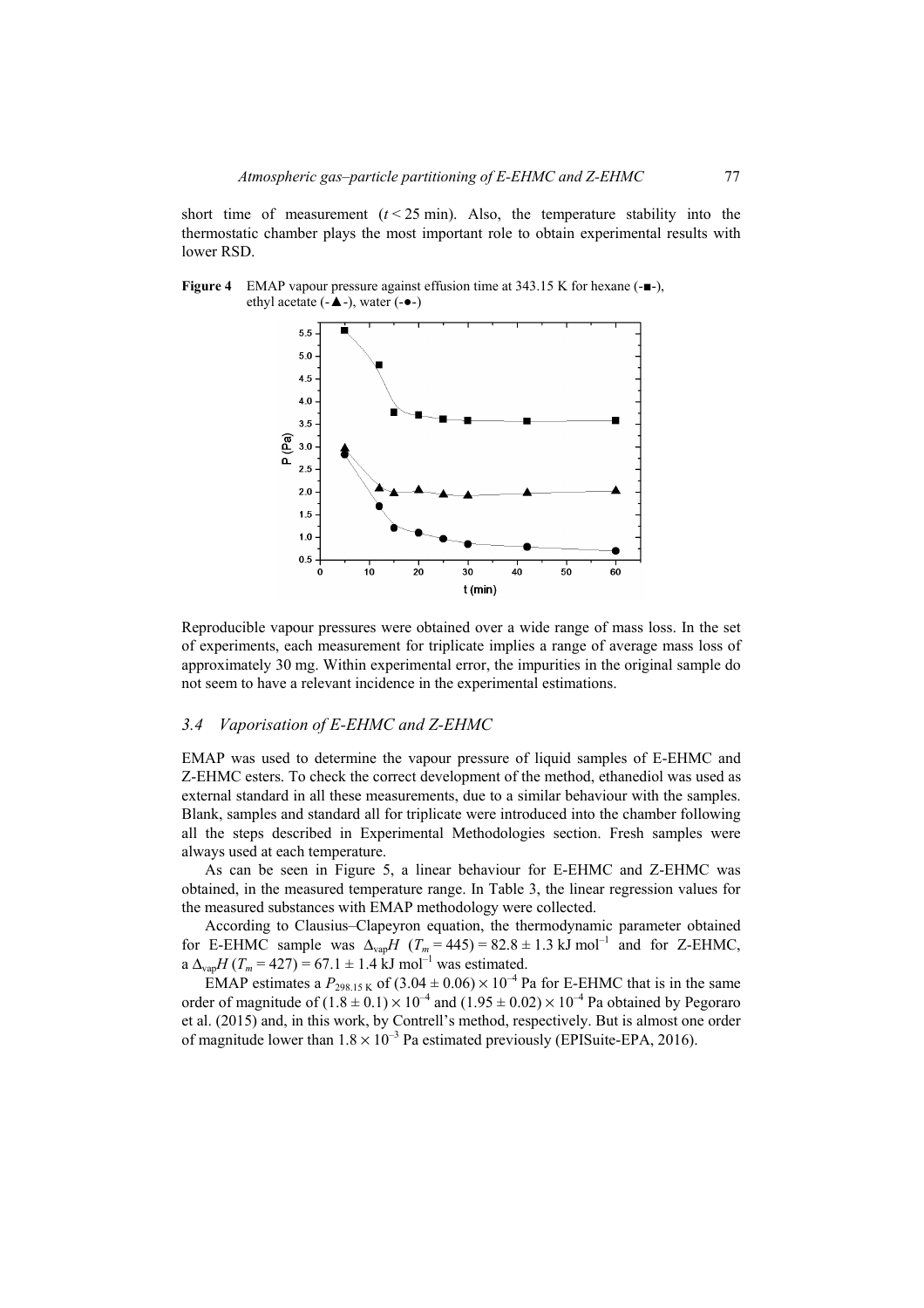

**Figure 5** Clausius-Clapeyron plot for E-EHMC and Z-EHMC using EMAP method. E-EHMC  $\overrightarrow{=}$  and Z-EHMC  $\overrightarrow{=}$ 

**Table 3** Clausius-Clapeyron linear regression values of the substances under study

| Compound                 | $\Delta_{vap}H/R(K)$ | Intercept        | $R^2$ |
|--------------------------|----------------------|------------------|-------|
| n-Hexane                 | $-3662 \pm 36$       | $12.77 \pm 0.12$ | 0.998 |
| Ethyl acetate            | $-4207 \pm 59$       | $13.98 \pm 0.19$ | 0.998 |
| Water                    | $-5082 \pm 62$       | $15.64 \pm 19$   | 0.998 |
| N,N-dimethyl-benzenamine | $-6105 \pm 93$       | $15.23 \pm 0.22$ | 0.998 |
| Dimethyl sulfoxide       | $-6104 \pm 96$       | $17.12 \pm 0.10$ | 0.998 |
| <b>FTOH 6:2</b>          | $-6948 \pm 104$      | $17.58 \pm 0.26$ | 0.999 |
| Ethanodiol               | $-7675 \pm 46$       | $18.74 \pm 0.11$ | 0.999 |
| 1-Octanol                | $-7185 \pm 97$       | $17.24 \pm 0.22$ | 0.999 |
| Hexadecane               | $-7698 \pm 103$      | $15.49 \pm 0.22$ | 0.998 |
| Dibutylphthalate         | $-9406 \pm 133$      | $18.42 \pm 0.29$ | 0.998 |
| Triethanolamine          | $-10753 \pm 148$     | $21.81 \pm 0.32$ | 0.998 |
| Z-EHMC                   | $-8072 \pm 169$      | $14.48 \pm 0.39$ | 0.996 |
| E-EHMC                   | $-9961 \pm 157$      | $18.52 \pm 0.35$ | 0.998 |

In the case of Z-EHMC, a  $P_{298.15 \text{ K}} = (6.3 \pm 0.5) \times 10^{-3}$  Pa was estimated using EMAP and is, in almost a factor 7, bigger than the  $(9.8 \pm 0.1) \times 10^{-4}$  Pa reported by Pegoraro et al. (2015). However, Z-EHMC is more volatile than E-EHMC in both experiments but, in this work, Z-EHMC is a factor 21 more volatile.

As can be observed, EMAP methodology can distinguish, within experimental error, the different vaporisation behaviour of each isomer.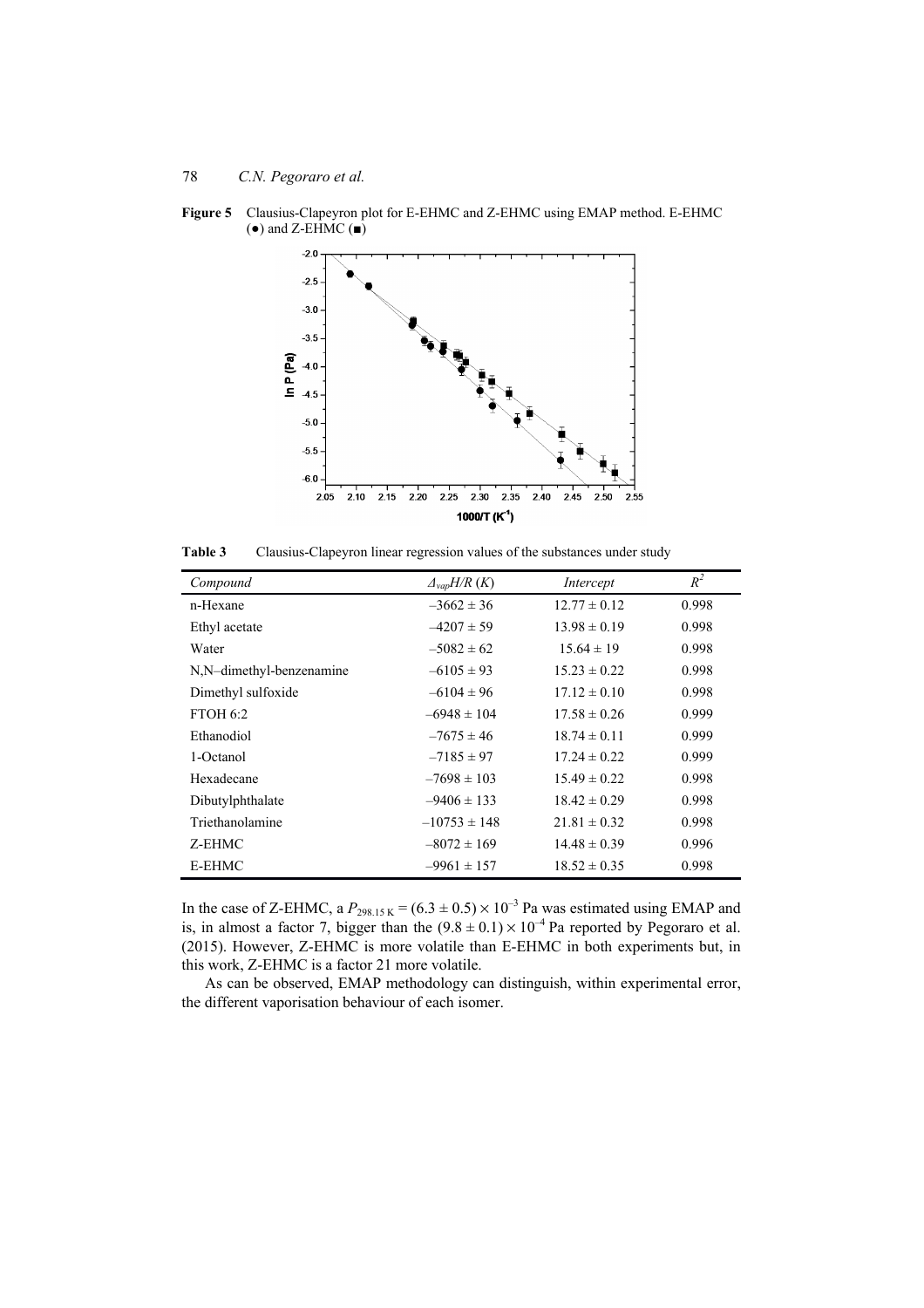## *3.5 Estimating gas–particle partition coefficient from vapour pressure*

The distribution of an airborne particle-associated compounds between the gas phase and the surface of the airborne particles is described by an equilibrium constant referred to as the gas–particle partition coefficient,  $K_P$  (Pankow, 1987):

$$
K_p = \frac{F \times TSP^{-1}}{C_g},\tag{5}
$$

where  $F$  is the equilibrium particle-phase concentration of the compound (mass/volume) and  $C<sub>g</sub>$  is the equilibrium gas-phase concentration of the compound (mass/volume). TSP is the total suspended particles (mass/volume) and the ratio 'F/TSP' (C<sub>Particle</sub>) is the fractional concentration of a given organic compound on airborne particles.

It is well known that the logarithm of  $K_P$  correlates with the log of the saturation vapour pressure of the pure subcooled liquid,  $P_{\perp}^{0}$  (Pankow and Bidleman, 1991; Pankow, 1994). A experimental relationship between  $K_p$  and  $P_L$  has been reported by Naumova et al. (2003) and is showed in equation (6).

$$
Log K_P = -0.860 log P_L - 4.67.
$$
\n(6)

Table 4 collects the obtained values of  $K_P$  (E-EHMC) and  $K_P$  (Z-EHMC) using the vapour pressure estimated by EMAP method into equation (6) and being in good agreement with the results previously reported by Pegoraro et al. (2015) (see Table 4).

**Table 4** Vapour pressure, gas-particle partition coefficient (*KP*) and particle bound fraction (Φ/%) of Z-EHMC and E-EHMC esters

|        |                 | ln PL       |                 | $log Kp$ (PL)   | $\Phi$ /%         |                 |
|--------|-----------------|-------------|-----------------|-----------------|-------------------|-----------------|
| Z-EHMC | $-5.07^{\rm a}$ | $-6.99^{b}$ | $-2.77^{\rm a}$ | $-2.06^{\circ}$ | 4ª                | $16.43^{b}$     |
| E-EHMC | $-8.10^a$       | $-8.63^{b}$ | $-1.65^{\circ}$ | $-1.44^{b}$     | $32^{\mathrm{a}}$ | 31 <sup>b</sup> |

<sup>a</sup>This work, <sup>b</sup>Pegoraro et al.  $(2015)$ .

## *3.6 Particle bound fraction*

In the atmosphere, semi-volatile organic compounds (SVOCs) are present in the gas phase and attached to particles. The experimental value of the particle-bound fraction, Φ (%), of each compound can be determined using the following equation:

$$
\Phi = \frac{c_p}{c_G + c_p} = \frac{K_p \text{TSP}}{1 + K_p \text{TSP}},\tag{7}
$$

where  $C_P$  (ng  $\mu$ g<sup>-1</sup> of particles) is the concentration of the compound on particles,  $C_G$  (ng m<sup>-3</sup>) is the concentration of the compound in the gas phase while  $K_P$  and TSP are in unit of  $m^3 \mu g^{-1}$  and  $\mu g_{\text{aerosol}} m^{-3}$  of air, respectively. TSP values can vary depending on the monitoring site. Lohmann and Lammel (2004) estimate TSP values of 55, 22, 14 and 7.7  $\mu$ g<sub>aerosol</sub> m<sup>-3</sup> of air, for urban, suburban, background, and remote site, respectively.

The models predict that E-EHMC will be more strongly adsorbed to the particulate matter than Z-EHMC one ( $\Phi_{\text{E-EHMC}} = 32 \pm 17\%$  and  $\Phi_{\text{Z-EHMC}} = 4 \pm 3\%$ ) and are, within experimental error, in good agreement with Pegoraro et al. (2015) results (see Table 4).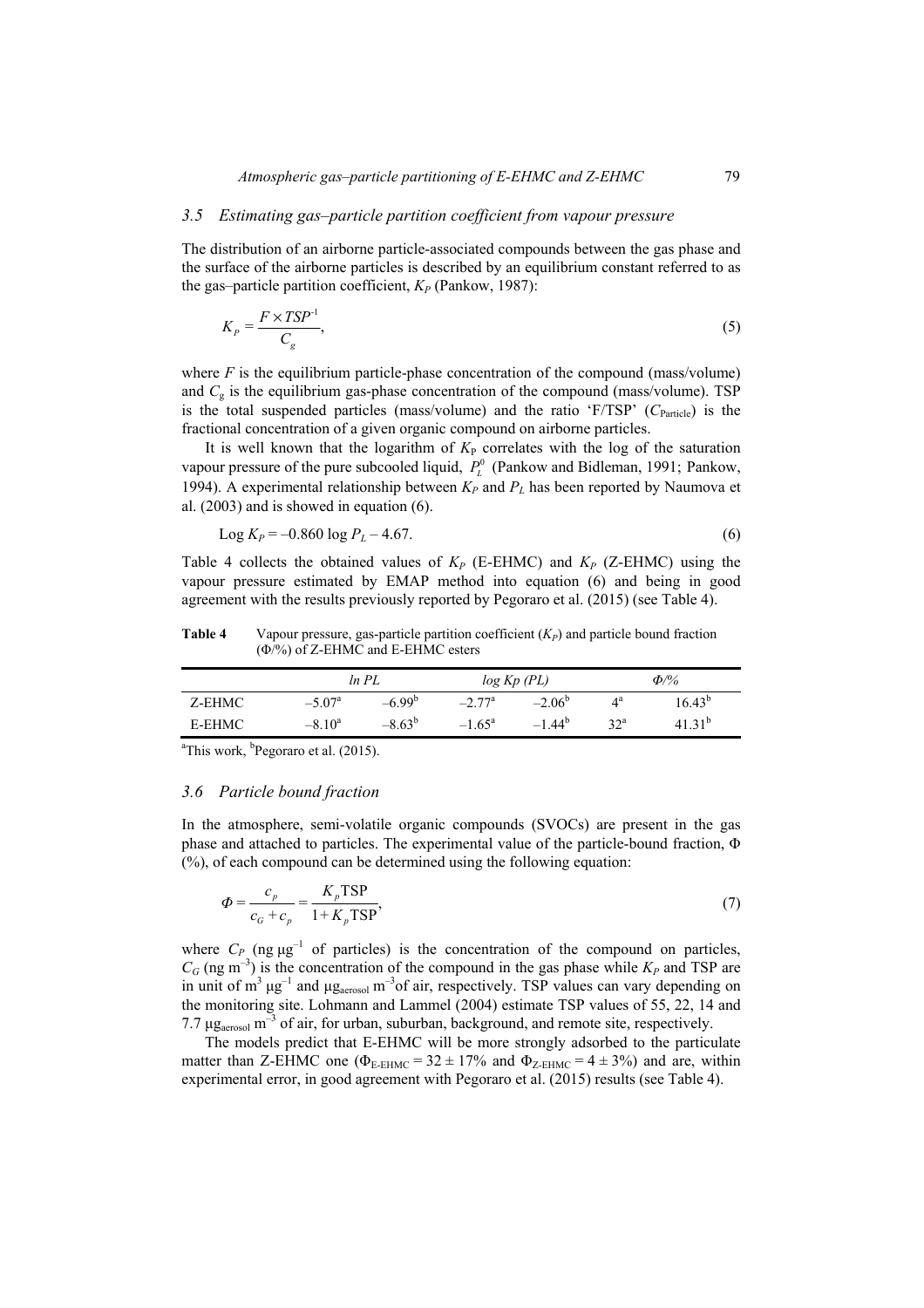#### **4 Conclusion**

EMAP is an indirect methodology capable of providing accurate vapour pressures at 298.15 K for organic compounds if the method is properly calibrated. It reproduces the  $\Delta_{\text{van}}H_m$  (*T<sub>m</sub>*). This is an inexpensive, quick and robust methodology to estimate thermodynamic properties of vaporisation for liquid organic substances. The blank, standard and sample tubes could be in the thermostatic chamber simultaneously, hence these facts reduce notably the experimental times. In addition, this method can be performed with small amounts of sample owing to its iterative procedure and the low mass lost in each experiment. This technique was applied to determine a wide range of vapour pressures from  $10^{-3}$  to  $10^{4}$  Pa. Also, atmospheric gas-particle partitioning of the organic substances can be derived in good agreement with other methodologies well established.

#### **Acknowledgements**

The authors like to thanks the financial supports of this work provided by CONICET, ANPCyT, CIN, SECyT-UNMdP. C.N. Pegoraro thanks the CONICET fellowship. M.S. Chiappero and H.A. Montejano are research members of CONICET. The authors thank to Prof. Dr. Valentín Amorebieta and Prof. Dr. Luis Perisinotti for their helpful discussions about the physicochemical aspect of this work.

#### **References**

- Balmer, M.E., Buser, H.R., Müller, M.D. and Poiger, T. (2005) 'Occurence of some organic UV filters in wastewater, in surface waters and in fish from Swiss lakes', *Environmental Science and Technology*, Vol. 39, pp.953–962.
- Barley, M.H. and McFiggans, G. (2010) 'The critical assessment of vapor pressure estimation methods for use in modelling the formation of atmospheric organic aerosol', *Atmospheric Chemistry and Physics*, Vol. 10, pp.749–767.
- Benedé, J.L., Chisvert, A., Salvador, A., Sánchez-Quiles, D. and Tovar-Sánchez, A. (2014) 'Determination of UV filters in both soluble and particulate fractions of seawaters by dispersive liquid–liquid microextraction followed by gas chromatography–mass spectrometry', *Analytica Chimica Acta*, Vol. 812, pp.50–58.
- Bidleman, T.F. (1984) 'Estimation of vapor pressure for nonpolar organic compounds by capillary gas chromatography', *Analytical Chemistry*, Vol. 8, pp.499–512.
- Bidleman, T.F. (1988) 'Atmospheric processes', *Environmental Science and Technology*, Vol. 22, pp.361–367.
- Booth, A.M., Markus, T., McFiggans, G., Percival1, C.J., Mcgillen, M.R. and Topping, D.O. (2009) 'Design and construction of a simple Knudsen effusion mass spectrometer (KEMS) system for vapor pressure measurements of low volatility organics', *Atmospheric Measurement Techniques*, Vol. 2, pp.355–361.
- Chickos, J.S. and Acree Jr., W.E. (2003) 'Enthalpies of vaporization of organic and organometallic compounds, 1880–2002', *Journal of Physical and Chemical Reference Data*, Vol. 32, pp.519–878.
- Chickos, J.S. and Hanshaw, W. (2004) 'Vapor pressures and vaporization enthalpies of the n-Alkanes from C21 to C30 at T=298. 15 K by correlation gas chromatography', *Journal of Chemical and Engineering Data*, Vol. 49, pp.77–85.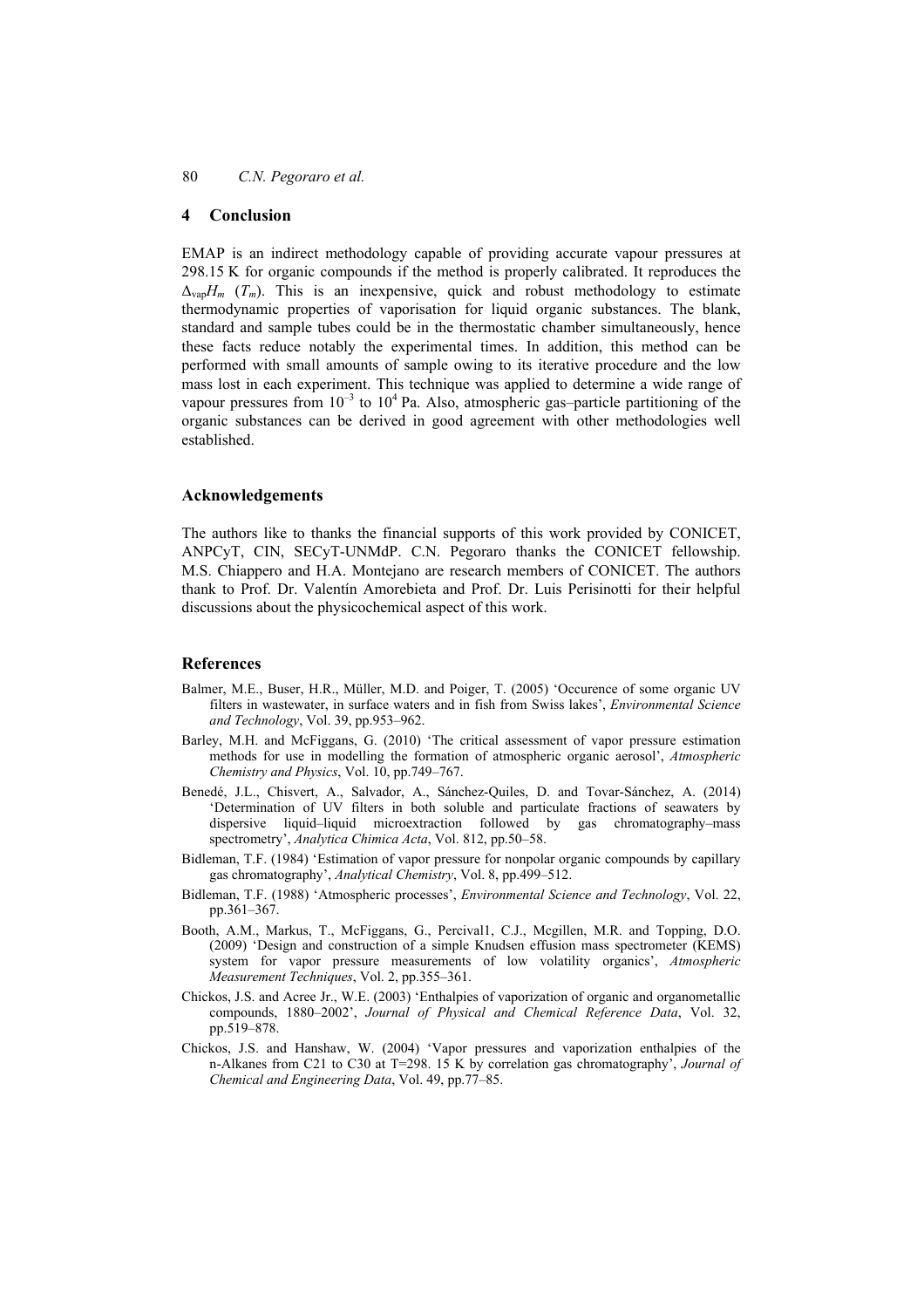- Clausing, P. (1932) 'Uber die stromung sehr verdunnter gase durch rohren von beliebiger lange', *Annalen Der Physik*, Vol. 404, pp.961–989.
- Daubert, T.E. and Danner, R.P. (1989) *Physical and Thermodynamic properties of Pure Chemicals Data Compilation*, Taylor and Francis, Washington DC.
- EPA US (1996) *Product Properties Test Guidelines OPPTS 830.7950 Vapor Pressure*, U.S. EPA Publication 712 C 96 043, U.S. Government Printing Office, Washington DC.
- EPI Suite 4. 11 and US EPA (2016) *EPI Suite 4. 11: US EPA Estimation Programs Interface Suite™ for Microsoft® Windows*, V. 4. 11 or Insert Version Used, United States Environmental Protection Agency, Washington DC, USA.
- European Chemical Agency (2016) www.echa.europa.eu
- Finizio, A., Mackay, D., Bidleman, T. and Harner, T. (1997) 'Octanol-air partition coefficient as a predictor of partitioning of semi-volatile organic chemicals to aerosols', *Atmospheric Environment*, Vol. 31, pp.2289–2296.
- Fulem, M., Růžička, K. and Růžička, M. (2011) 'Recommended vapor pressures for thiophene, sulfolane and dimethyl sulfoxide', *Fluid Phase Equilibria*, Vol. 303, pp.205–216.
- Gasparro, F.P., Mitchnick, M. and Nash, J.F. (1998) 'A review of sunscreen safety and efficacy', *Photochemistry and Photobiology*, Vol. 68, pp.243–256.
- Gobble, C., Rath, N. and Chickos, J. (2013) 'The vaporization enthalpies and vapor pressures of some primary amines of pharmaceutical importance by correlation gas chromatography', *Journal of Chemical and Engineering Data*, Vol. 58, pp.2600–2609.
- Gokcen, N.A. (1965) 'Difusional processes in Knudsen cell', *Journal of Physical Chemistry*, Vol. 69, pp.3538–3535.
- Goss, K-U. and Schwarzenbach, R.P. (1999) 'Empirical prediction of vaporization and heats of adsorption of organic compounds', *Environmental Science and Technology*, Vol. 33, pp.3390–3393.
- Gupta, P.K., Ganesan, K., Gutch, P.K., Manral, L. and Dubey, D.K. (2008) 'Vapor pressure and enthalpy of vaporization of fentanyl', *Journal of Chemical and Engineering Data*, Vol. 53, pp.841–845.
- Hammer, E. and Lydersen, A.L. (1957) 'The vapour pressure of di-n-butylphthalate, di-nbutylsebacate, lauric acid and myristic acid', *Chemical Engineering Science*, Vol. 7, pp.66–72.
- Harner, T. and Bidleman, T.F. (1998) 'Measurement of octanol-air partition coefficients for polycyclic aromatic hydrocarbons and polychlorinated naphthalenes', *Environmental Science and Technology*, Vol. 32, pp.1494–1502.
- Huong, S.R., Andrieu, V., Reynier, P.P., Rocher, E. and Fourneron, J.D. (2007) 'The photoisomerization of the sunscreen ethylhexyl p-methoxy cinnamate and its influence on the sun protection factor', *Journal of Photochemistry and Photobiology A: Chemistry*, Vol. 186, pp.65–70.
- Jones, W.S. and Tamplin, W.S. (1952) *Glycols; American Chemical Society Monograph Series 114*, American Chemical Society, Washington DC.
- Knudsen, M. (1909) 'Die gesetze der molekularströmung und der inneren reibungsströmung der gase durch röhren', *Annalen Der Physik*, Vol. 28, pp.75–130.
- Krusic, P.J., Marchione, A.A., Davidson, F., Kaiser, M.A., Kao, C.C., Raymond, E., Richardson, R.E., Botelho, M., Waterland R.L. and Buck, R.C. (2005) 'Vapor pressure and intramolecular hydrogen bonding in fluorotelomer alcohols', *Journal of Physical Chemistry A.*, Vol. 109, pp.6232–6241.
- Langmuir, I. (1913) 'The vapor pressure of metallic tungsten', *Physical Review*, Vol. 2, pp.329–342.
- Lohmann, R. and Lammel, G. (2004) 'Adsorptive and absorptive contributions to the gas–particle partitioning of polycyclic aromatic hydrocarbons: state of knowledge and recommended paramerization for modeling', *Environmental Science and Technology*, Vol. 38, pp.3793–3803.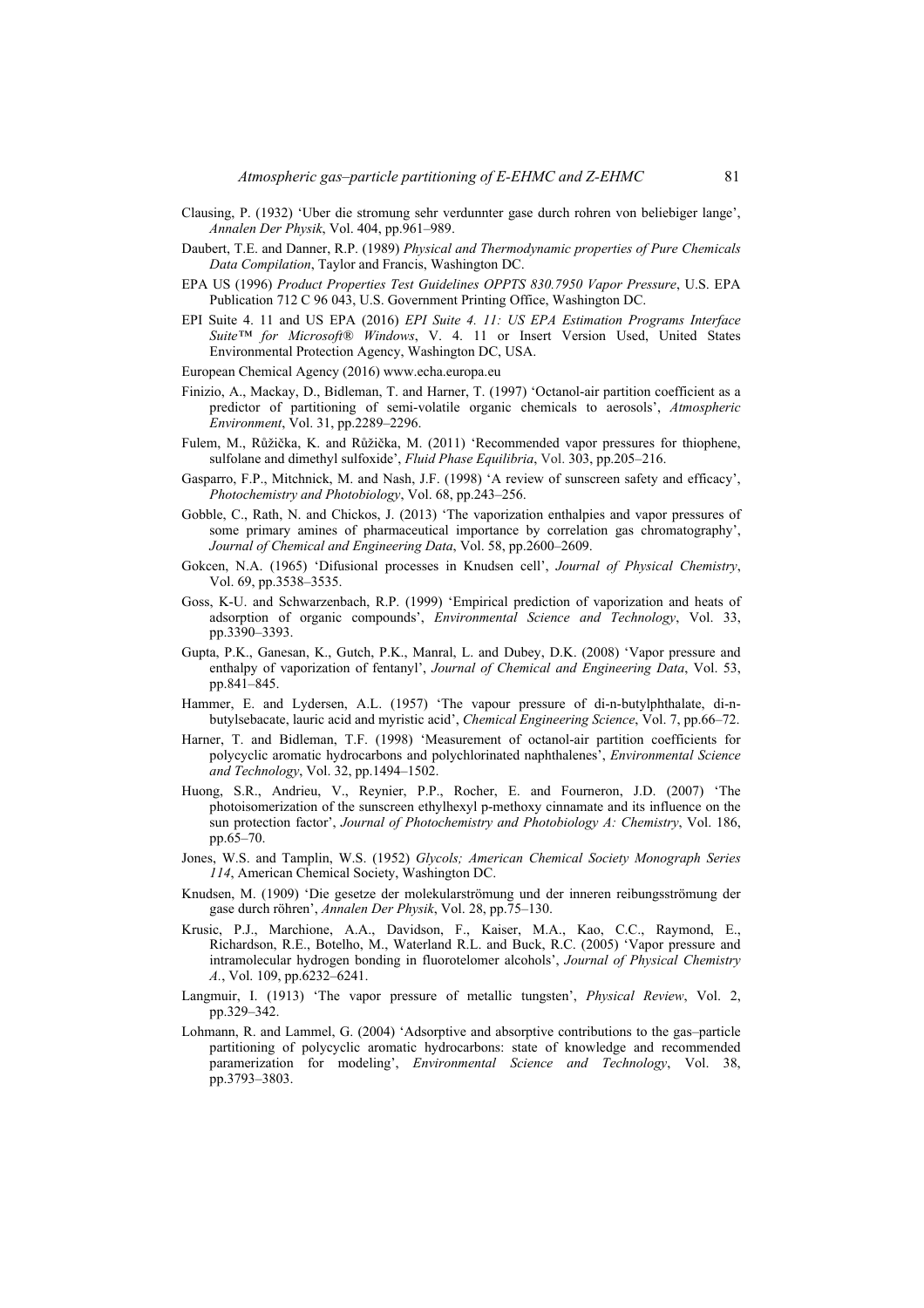- Motzfeldt, K. (1955) 'The thermal decomposition of sodium carbonate by the effusion method', *Journal of Physical Chemistry*, Vol. 59, pp.139–143.
- Murray, J.J., Pottie, R.F. and Pupp, C. (1974) 'The vapor pressures and enthalpies of sublimation of five polycyclic aromatic hydrocarbons', *Canadian Journal Chemistry*, Vol. 52, pp.557–583.
- Nasirzadeh, K., Neueder, R. and Kunz, W. (2006) 'Vapor pressure determination of the aliphatic C5 to C8 1-alcohols', *Journal of Chemical and Engineering Data*, Vol. 51, pp.7–10.
- Naumova, Y.Y., Offenberg, J.H., Eisenreich, S.J., Meng, Q., Polidori, A., Turpin, B.J., Weisel, C.P., Morandi, M.T., Colome, S.D., Stock, T.H., Winer, A.M., Alimokhtari, S., Kwon, J., Maberti, S., Shendell, D., Jones, J. and Farrar, C. (2003) 'Gas/particle distribution of polycyclic aromatic hydrocarbons in coupled outdoor/indoor atmospheres', *Atmospheric Environment*, Vol. 37, pp.703–719.
- OECD (1993) *OECD Guidelines for Testing of Chemicals, Organization for Economic Cooperation and Development Publication*, Vapour Pressure Curve Guideline 104, ISBN 92- 6-14018-2.
- Oja, V. and Suuberg, E.M. (1997) 'Development of a nonisothermal Knudsen effusion method and application to PAH and cellulose tar vapor pressure measurement', *Analytical Chemistry*, Vol. 69, pp.4619–4626.
- Oxley, J.C., Smith, J.L., Luo, W. and Brady, J. (2009) 'Determining the vapor pressures of diacetone diperoxide (DADP) and hexamethylene triperoxide diamine (HMTD)', *Propellants, Explosives, Pyrotechnics*, Vol. 34, pp.539–543.
- Pankow, J.F. (1987) 'Review and comparative analysis of the theories of partitioning between the gas and aerosol particulate phases in the atmosphere', *Atmospheric Environment*, Vol. 21, pp.2275–2283.
- Pankow, J.F. (1994) 'An absorption model of gas–particle partitioning of organic compounds in the atmosphere', *Atmospheric Environment*, Vol. 28, pp.185–188.
- Pankow, J.F. and Bidleman, T.F. (1991) 'Effects of temperature, TSP and per cent nonexchangeable material in determining the gas-particle partitioning of organic compounds', *Atmospheric Environment*, Vol. 25A, pp.2241–2249.
- Parnis, J.M., Mackay, D. and Harner, T. (2015) 'Temperature dependence of Henry's law constants and Koa for simple and heteroatom-substituted PAHs by Cosmo-RS', *Atmospheric Environment*, Vol. 110, pp.27–35.
- Pattanaargson, S., Munhapol, T., Hirunsupachot, P. and Luangthongaram, P. (2004) 'Photoisomerization of octylmethoxycinnamate', *Journal of Photochemistry and Photobiology A: Chemistry*, Vol. 161, pp.269–274.
- Pegoraro, C.N., Montejano, H.A. and Chiappero, M.S. (2015) 'Measurements of octanol-air partition coefficients, vapor pressures and vaporization enthalpies of the  $(E)$  and  $(Z)$  'isomers of ethylhexyl methoxycinnamate', *Chemosphere*, Vol. 138, pp.546–552.
- Petrovic, M., Gonzales, S. and Barcelo, D. (2003) 'Analysis and removal of emerging contaminants in wastewater and drinking water', *Trends in Analytical Chemistry*, Vol. 22, pp.685–696.
- Sabbah, R., Xu-Wu, A., Chickos, J.S., Leitão, M.P., Roux, M.V. and Torres, L.A. (1999) 'Reference materials for calorimetry and differential thermal analysis', *Thermochimica Acta*, Vol. 331, pp.93–204.
- Santos, R.C. and Leal, J.P. (2012) 'A review on prediction methods for molar enthalpies of vaporization of hydrocarbons: the Elba method as the best answer', *Journal Physical Chemistry Reference Data*, Vol. 41, pp.1–19.
- Sonnefeld, W.J., Zoller, W.H. and May, W.E. (1983) 'Dynamic coupled-column liquid chromatographic determination of ambient temperature vapor pressures of polynuclear aromatic hydrocarbons', *Analytical Chemistry*, Vol. 55, pp.275–280.
- Spencer, W.F. and Cilath, M.M. (1983) 'Measurement of pesticide vapor pressures', *Residue Review*, Vol. 85, pp.57–71.
- Stales, C.A., Peterson, D.R., Parkerton, T.F. and Adams, W.J. (1997) 'The environmental fate of phthalate esters: a literature review', *Chemosphere*, Vol. 35, pp.667–749.